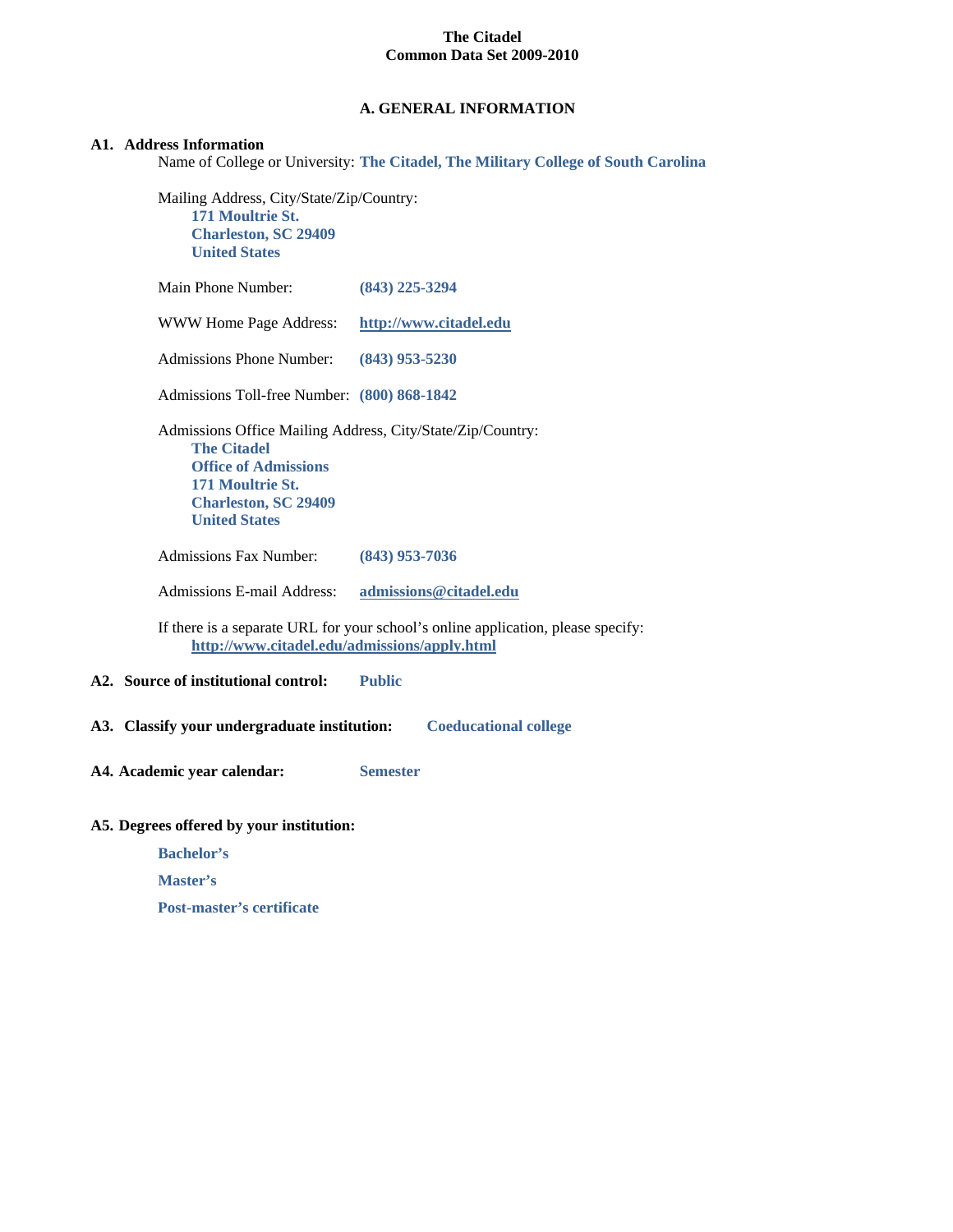## **B. ENROLLMENT AND PERSISTENCE**

**B1. Institutional Enrollment—Men and Women** Provide numbers of students for each of the following categories as of the institution's official fall reporting date or as of October 15, 2009.

|                                                        | <b>FULL-TIME</b> |                         | <b>PART-TIME</b>        |              |  |
|--------------------------------------------------------|------------------|-------------------------|-------------------------|--------------|--|
|                                                        | Men              | Women                   |                         | Women        |  |
| <b>Undergraduates</b>                                  |                  |                         |                         |              |  |
| Degree-seeking, first-time<br>freshmen                 | 563              | 28                      | $\bf{0}$                | $\mathbf{0}$ |  |
| Other first-year, degree-<br>seeking                   | 114              | $\overline{\mathbf{3}}$ | $\overline{\mathbf{3}}$ | 1            |  |
| All other degree-seeking                               | 1,431            | 97                      | 60                      | 11           |  |
| Total degree-seeking                                   | 2,108            | 128                     | 63                      | 12           |  |
| All other undergraduates<br>enrolled in credit courses | $\overline{2}$   | $\bf{0}$                | 14                      | 39           |  |
| Total undergraduates                                   | 2,110            | 128                     | 77                      | 51           |  |
| <b>Graduate</b>                                        |                  |                         |                         |              |  |
| Degree-seeking, first-time                             | 26               | 43                      | 58                      | 62           |  |
| All other degree-seeking                               | 39               | 84                      | 198                     | 282          |  |
| All other graduates enrolled<br>in credit courses      | 0                | 1                       | 62                      | 118          |  |
| Total graduate                                         | 65               | 128                     | 318                     | 462          |  |

Total all undergraduates: **2,366**

Total all graduate: **973**

GRAND TOTAL ALL STUDENTS: **3,339**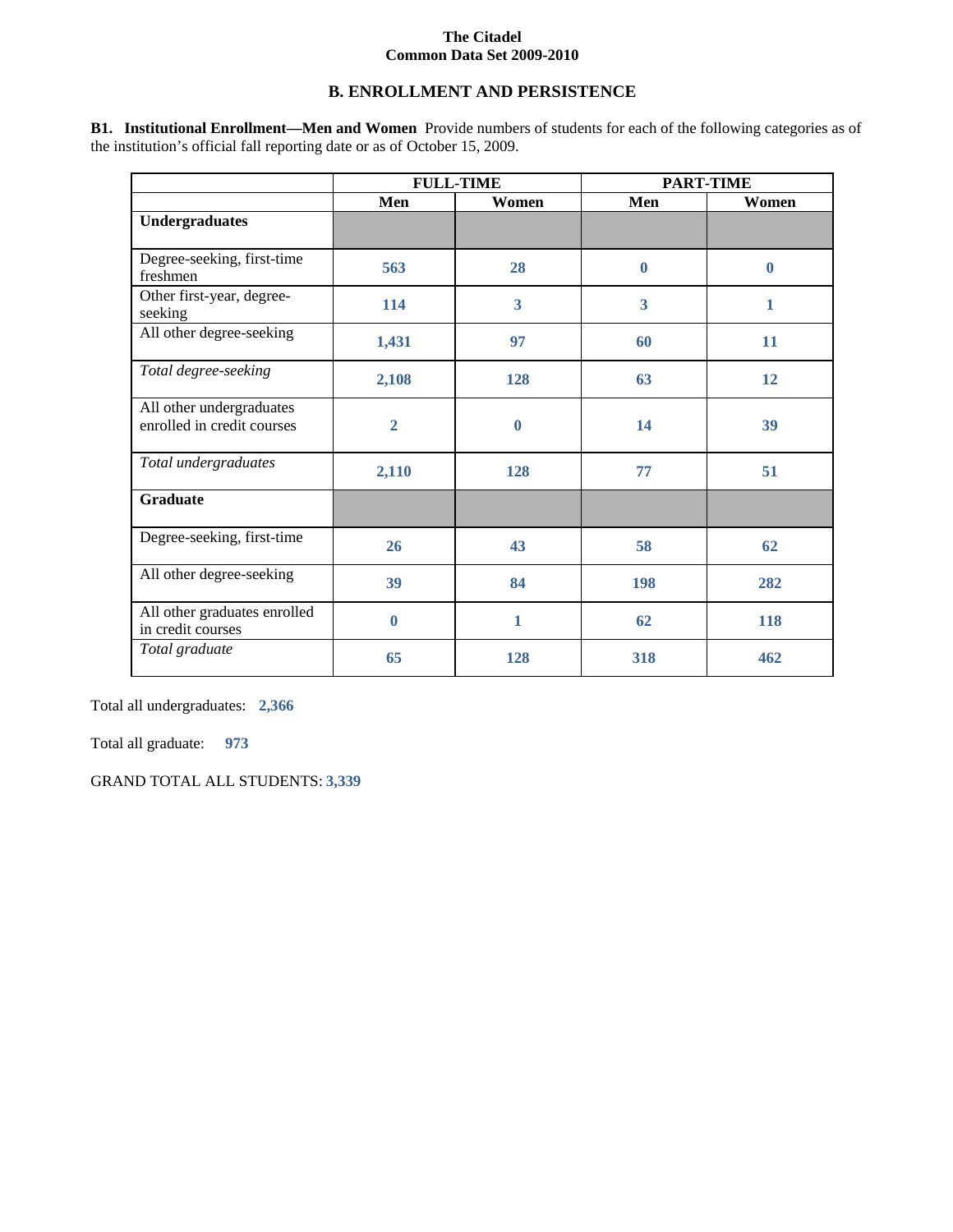**B2. Enrollment by Racial/Ethnic Category.** Provide numbers of undergraduate students for each of the following categories as of the institution's official fall reporting date or as of October 15, 2009.

|                                     | Degree-seeking<br><b>First-time First year</b> | Degree-seeking<br><b>Undergraduates</b><br>(include first-time<br>first-year) |
|-------------------------------------|------------------------------------------------|-------------------------------------------------------------------------------|
| American Indian or Alaskan Native   |                                                |                                                                               |
| Asian                               | 13                                             | 62                                                                            |
| <b>Black or African American</b>    | 48                                             | 171                                                                           |
| Hispanic                            | 26                                             | <b>112</b>                                                                    |
| Native Hawaiian or Pacific Islander |                                                |                                                                               |
| White                               | 485                                            | 1,886                                                                         |
| More than 1 Race                    | 9                                              | 28                                                                            |
| Unknown                             |                                                | 13                                                                            |
| Nonresident Alien                   | 8                                              | 33                                                                            |
| <b>Total</b>                        | 591                                            | 2.311                                                                         |

# **Persistence**

**B3. Number of degrees awarded by your institution from July 1, 2008, to June 30, 2009.**

| Bachelor's degrees:         | 483 |
|-----------------------------|-----|
| Master's degrees:           | 258 |
| Post-master's certificates: | 27  |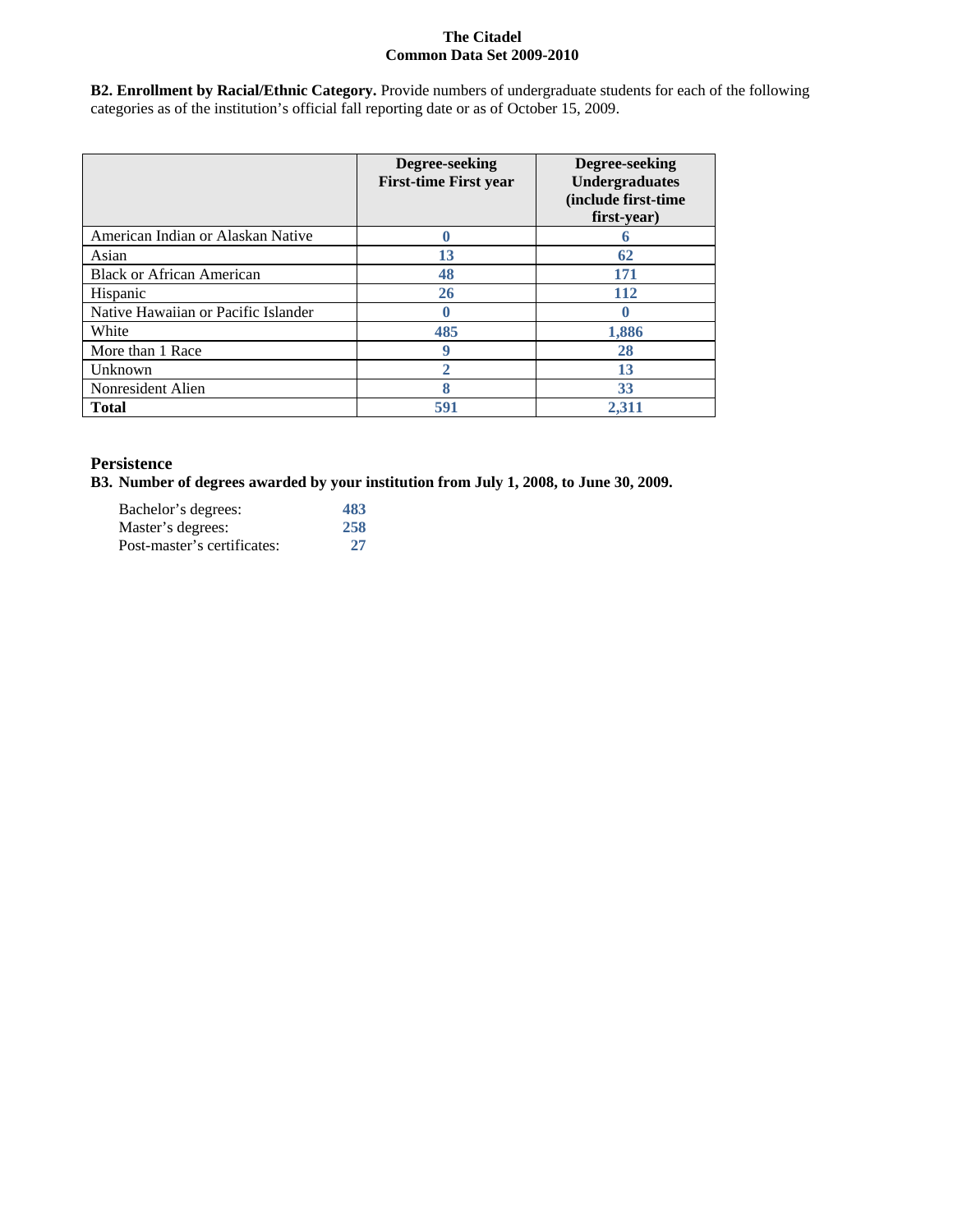## **Graduation Rates**

The items in this section correspond to data elements collected by the IPEDS Web-based Data Collection System's Graduation Rate Survey (GRS). For complete instructions and definitions of data elements, see the IPEDS GRS instructions and glossary on the 2009 Web-based survey.

## **For Bachelor's or Equivalent Programs**

Please provide data for the fall 2003 cohort if available. If fall 2003 cohort data are not available, provide data for the fall 2002 cohort. *Fall 2003 cohort data is not available at this time.*

| Fall 2002 Cohort                                                | Fall 2003 Cohort                                                 |
|-----------------------------------------------------------------|------------------------------------------------------------------|
| Report for the cohort of full-time first-time bachelor's (or    | Report for the cohort of full-time first-time bachelor's (or     |
| equivalent) degree-seeking undergraduate students who           | equivalent) degree-seeking undergraduate students who            |
| entered in fall 2002. Include in the cohort those who           | entered in fall 2003. Include in the cohort those who            |
| entered your institution during the summer term                 | entered your institution during the summer term                  |
| preceding fall 2002.                                            | preceding fall 2003.                                             |
| B4. Initial 2002 cohort of first-time, full-time bachelor's     | B4. Initial 2003 cohort of first-time, full-time bachelor's      |
| (or equivalent) degree-seeking undergraduate students;          | (or equivalent) degree-seeking undergraduate students;           |
| total all students: 520                                         | total all students: 553                                          |
| <b>B5.</b> Of the initial 2002 cohort, how many did not persist | <b>B5.</b> Of the initial 2003 cohort, how many did not persist  |
| and did not graduate for the following reasons: death,          | and did not graduate for the following reasons: death,           |
| permanent disability, or service in the armed forces,           | permanent disability, or service in the armed forces,            |
| foreign aid service of the federal government, or official      | foreign aid service of the federal government, or official       |
| church missions; total allowable exclusions: 8                  | church missions; total allowable exclusions: 1                   |
| <b>B6.</b> Final 2002cohort, after adjusting for allowable      | <b>B6.</b> Final 2003 cohort, after adjusting for allowable      |
| exclusions: 512                                                 | exclusions: 552                                                  |
| (Subtract question B5 from question B4)                         | (Subtract question B5 from question B4)                          |
| <b>B7.</b> Of the initial 2002 cohort, how many completed the   | <b>B7.</b> Of the initial 2003 cohort, how many completed the    |
| program in four years or less (by August 31, 2006): 303         | program in four years or less (by August 31, 2007): 370          |
| <b>B8</b> . Of the initial 2002 cohort, how many completed the  | <b>B8</b> . Of the initial 2003 cohort, how many completed the   |
| program in more than four years but in five years or less       | program in more than four years but in five years or less        |
| (after August 31, 2006 and by August 31, 2007): 36              | (after August 31, 2007 and by August 31, 2008): 37               |
| <b>B9.</b> Of the initial 2002 cohort, how many completed the   | <b>B9.</b> Of the initial 2003 cohort, how many completed the    |
| program in more than five years but in six years or less        | program in more than five years but in six years or less         |
| (after August 31, 2007 and by August 31, 2008): 10              | (after August 31, 2008 and by August 31, 2009): 10               |
| <b>B10.</b> Total graduating within six years (sum of questions | <b>B10</b> . Total graduating within six years (sum of questions |
| B7, B8, and B9): 349                                            | B7, B8, and B9): 417                                             |
| B11. Six-year graduation rate for 2002 cohort (question         | B11. Six-year graduation rate for 2003 cohort (question          |
| B10 divided by question B6): 68%                                | B10 divided by question B6): 76%                                 |

# **Retention Rates**

Report for the cohort of all full-time, first-time bachelor's (or equivalent) degree-seeking undergraduate students who entered in fall 2008 (or the preceding summer term). The initial cohort may be adjusted for students who departed for the following reasons: death, permanent disability, or service in the armed forces, foreign aid service of the federal government or official church missions. No other adjustments to the initial cohort should be made.

**B22.** For the cohort of all full-time bachelor's (or equivalent) degree-seeking undergraduate students who entered your institution as freshmen in fall 2008 (or the preceding summer term), what percentage was enrolled at your institution as of the date your institution calculates its official enrollment in fall 2009? **83 %**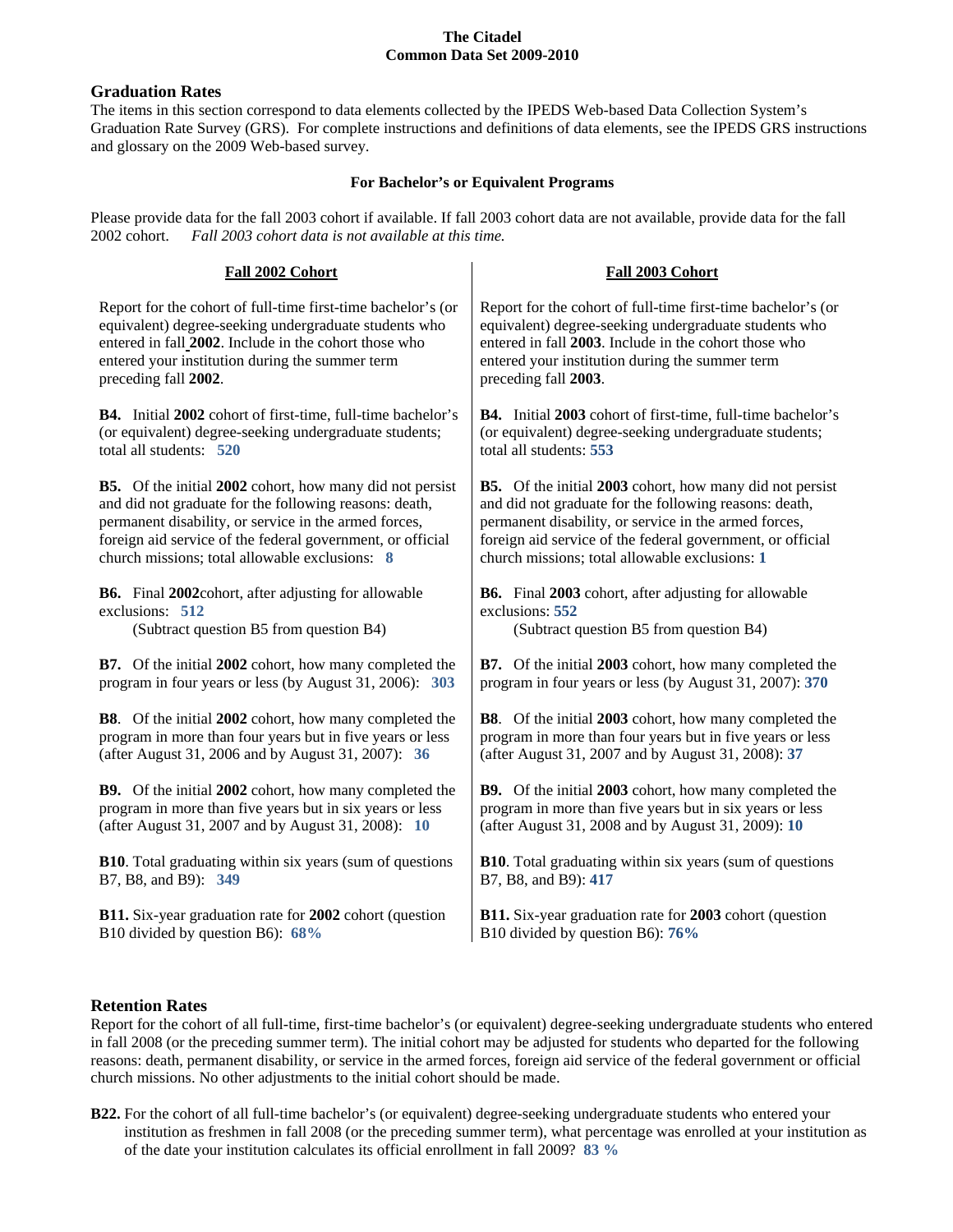# **C. FIRST-TIME, FIRST-YEAR (FRESHMAN) ADMISSION**

## **Applications**

**C1. First-time, first-year (freshman) students:** Provide the number of degree-seeking, first-time, first-year students who applied, were admitted, and enrolled (full- or part-time) in fall 2009. Include early decision, early action, and students who began studies during summer in this cohort. Applicants should include only those students who fulfilled the requirements for consideration for admission (i.e., who completed actionable applications) and who have been notified of one of the following actions: admission, non-admission, placement on waiting list, or application withdrawn (by applicant or institution). Admitted applicants should include wait-listed students who were subsequently offered admission.

| Total first-time, first-year (freshman) men who applied               | 1.964      |
|-----------------------------------------------------------------------|------------|
| Total first-time, first-year (freshman) women who applied             | <b>201</b> |
| Total first-time, first-year (freshman) men who were admitted         | 1,580      |
| Total first-time, first-year (freshman) women who were admitted       | 137        |
| Total full-time, first-time, first-year (freshman) men who enrolled   | 563        |
| Total part-time, first-time, first-year (freshman) men who enrolled   | $\bf{0}$   |
| Total full-time, first-time, first-year (freshman) women who enrolled | 28         |
| Total part-time, first-time, first-year (freshman) women who enrolled | $\bf{0}$   |

**C2. Freshman wait-listed students (students who met admission requirements but whose final admission was contingent on space availability)**

Do you have a policy of placing students on a waiting list? **No**

## **Admission Requirements**

**C3. High school completion requirement**

Check the appropriate box to identify your high school completion requirement for degree-seeking entering students:

**High school diploma is required and GED is accepted**

**C4. Does your institution require or recommend a general college-preparatory program for degree-seeking students?**

**Require**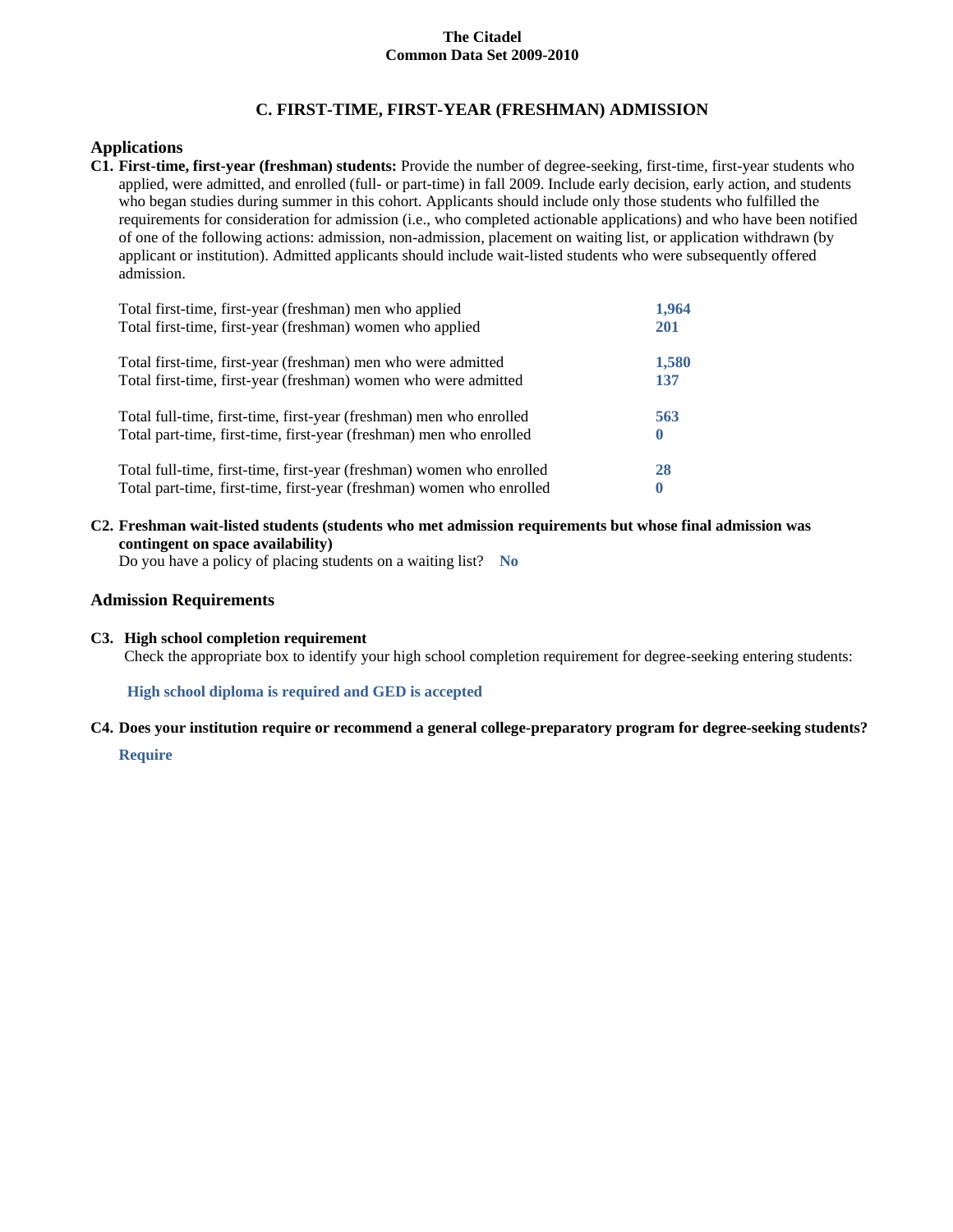**C5. Distribution of high school units required and/or recommended.** Specify the distribution of academic high school course units required and/or recommended of all or most degree-seeking students using Carnegie units (one unit equals one year of study or its equivalent). If you use a different system for calculating units, please convert.

|                                  | <b>Units Required</b> | <b>Units Recommended</b> |
|----------------------------------|-----------------------|--------------------------|
| Total academic units             | <b>20</b>             |                          |
| English                          |                       |                          |
| Mathematics                      |                       |                          |
| Science                          | 3                     |                          |
| Of these, units that must be lab | 3                     |                          |
| Foreign language                 |                       |                          |
| Social studies                   |                       |                          |
| History                          |                       |                          |
| Academic electives               |                       |                          |
| Other (specify)                  |                       |                          |
| PE or ROTC                       |                       |                          |

## **Basis for Selection**

- **C6.** Do you have an open admission policy, under which virtually all secondary school graduates or students with GED equivalency diplomas are admitted without regard to academic record, test scores, or other qualifications? If so, check which applies: **No**
- **C7. Relative importance of each of the following academic and nonacademic factors in your first-time, first-year, degree-seeking (freshman) admission decisions.**

|                                   | <b>Very Important</b> | Important               | <b>Considered</b>       | <b>Not Considered</b> |
|-----------------------------------|-----------------------|-------------------------|-------------------------|-----------------------|
|                                   |                       |                         |                         |                       |
| <b>Academic</b>                   |                       |                         |                         |                       |
| Rigor of secondary school record  |                       | $\mathbf X$             |                         |                       |
| Class rank                        |                       |                         | $\mathbf X$             |                       |
| Academic GPA                      | X                     |                         |                         |                       |
| Standardized test scores          | X                     |                         |                         |                       |
| <b>Application Essay</b>          |                       |                         |                         | $\mathbf X$           |
| Recommendation                    |                       |                         | $\mathbf X$             |                       |
| Nonacademic                       |                       |                         |                         |                       |
| Interview                         |                       |                         | X                       |                       |
| <b>Extracurricular activities</b> |                       | $\mathbf X$             |                         |                       |
| Talent/ability                    |                       | X                       |                         |                       |
| Character/personal qualities      |                       | $\overline{\mathbf{X}}$ |                         |                       |
| First generation                  |                       |                         | $\mathbf X$             |                       |
| Alumni/ae relation                |                       |                         | $\overline{\mathbf{X}}$ |                       |
| Geographical residence            |                       |                         | X                       |                       |
| State residency                   |                       | X                       |                         |                       |
| Religious affiliation/commitment  |                       |                         |                         | $\mathbf X$           |
| Racial/ethnic status              |                       |                         |                         | $\mathbf X$           |
| Volunteer work                    |                       |                         | $\mathbf X$             |                       |
| Work experience                   |                       |                         |                         | $\mathbf X$           |
| Level of applicant's interest     | X                     |                         |                         |                       |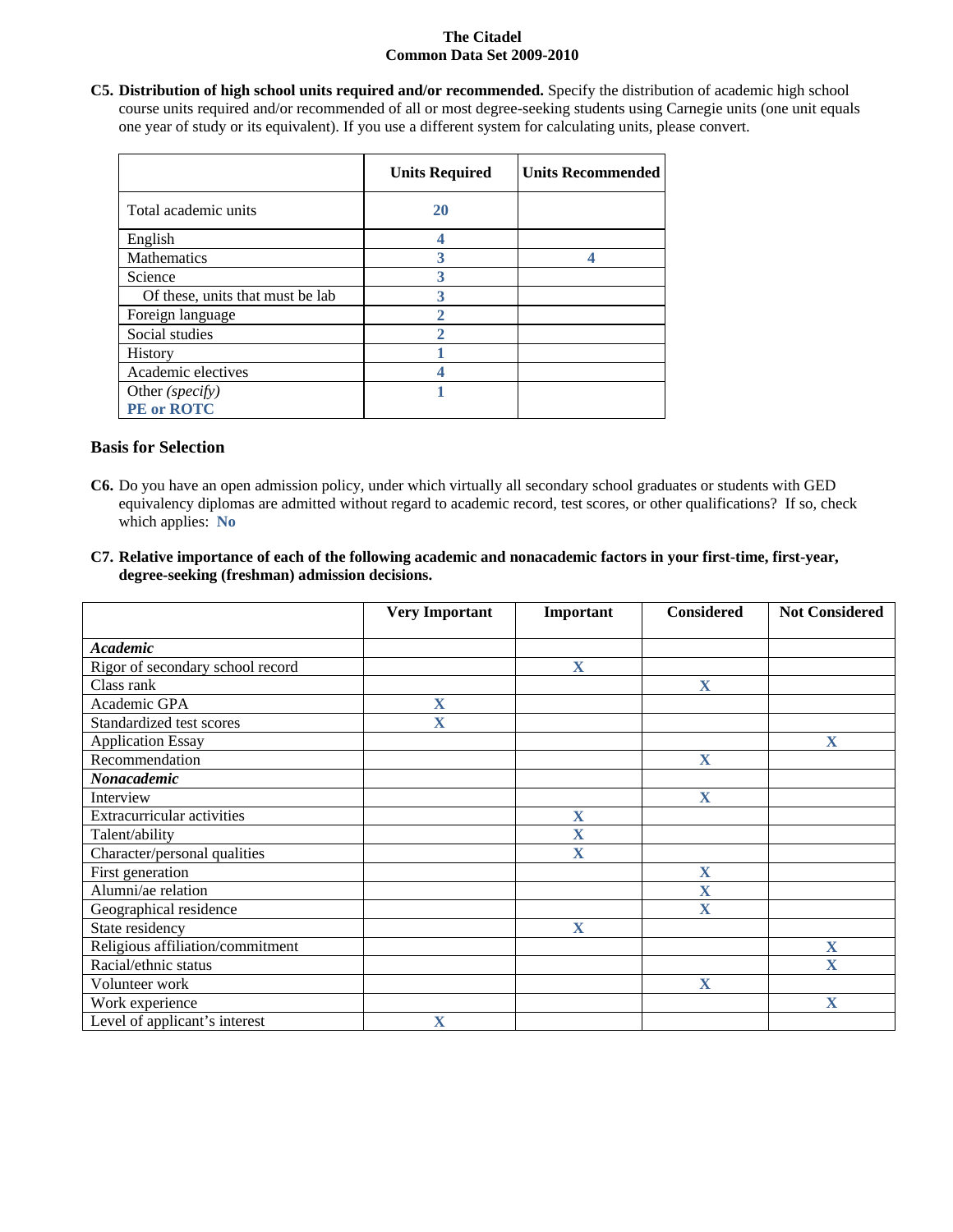## **SAT and ACT Policies**

#### **C8. Entrance exams**

A. Does your institution make use of SAT, ACT, or SAT Subject Test scores in **admission** decisions for first-time, first-year, degree-seeking applicants? **Yes**

If yes, place check marks in the appropriate boxes below to reflect your institution's policies for use in admission for **Fall 2011.**

|                                     |         | <b>ADMISSION</b> |                                   |                                        |                 |
|-------------------------------------|---------|------------------|-----------------------------------|----------------------------------------|-----------------|
|                                     | Require | Recommend        | <b>Require for</b><br><b>Some</b> | <b>Consider If</b><br><b>Submitted</b> | <b>Not Used</b> |
| SAT or ACT                          |         |                  |                                   |                                        |                 |
| ACT only                            |         |                  |                                   |                                        |                 |
| SAT only                            |         |                  |                                   |                                        |                 |
| SAT and SAT Subject Tests or<br>ACT |         |                  |                                   |                                        |                 |
| <b>SAT Subject Tests</b>            |         |                  |                                   |                                        |                 |

B. If your institution will make use of the ACT in admission decisions for first-time, first-year, degree-seeking applicants for fall 2011, please indicate which ONE of the following applies (regardless of whether the writing score will be used in the admissions process):

#### **ACT with Writing component required**

C. Please indicate how your institution will use the SAT or ACT essay component; check all that apply.

|                                              | SAT essay | ACT essay |
|----------------------------------------------|-----------|-----------|
| For admission                                |           |           |
| For placement                                |           |           |
| For advising                                 |           |           |
| In place of an application essay             |           |           |
| As a validity check on the application essay |           |           |
| No college policy as of now                  |           |           |
| Not using essay component                    |           |           |

- D. In addition, does your institution use applicants' test scores for academic advising? **Yes**
- E. Latest date by which SAT or ACT scores must be received for fall-term admission\_\_\_\_\_\_\_\_\_\_ Latest date by which SAT Subject Test scores must be received for fall-term admission\_\_\_\_\_\_\_\_\_\_\_\_\_\_\_\_\_\_\_\_\_\_\_\_\_
- F. If necessary, use this space to clarify your test policies (e.g., if tests are recommended for some students, or if tests are not required of some students): **Rolling Admissions: No Deadlines**
- G. Please indicate which tests your institution uses for **placement (e.g., state tests):** SAT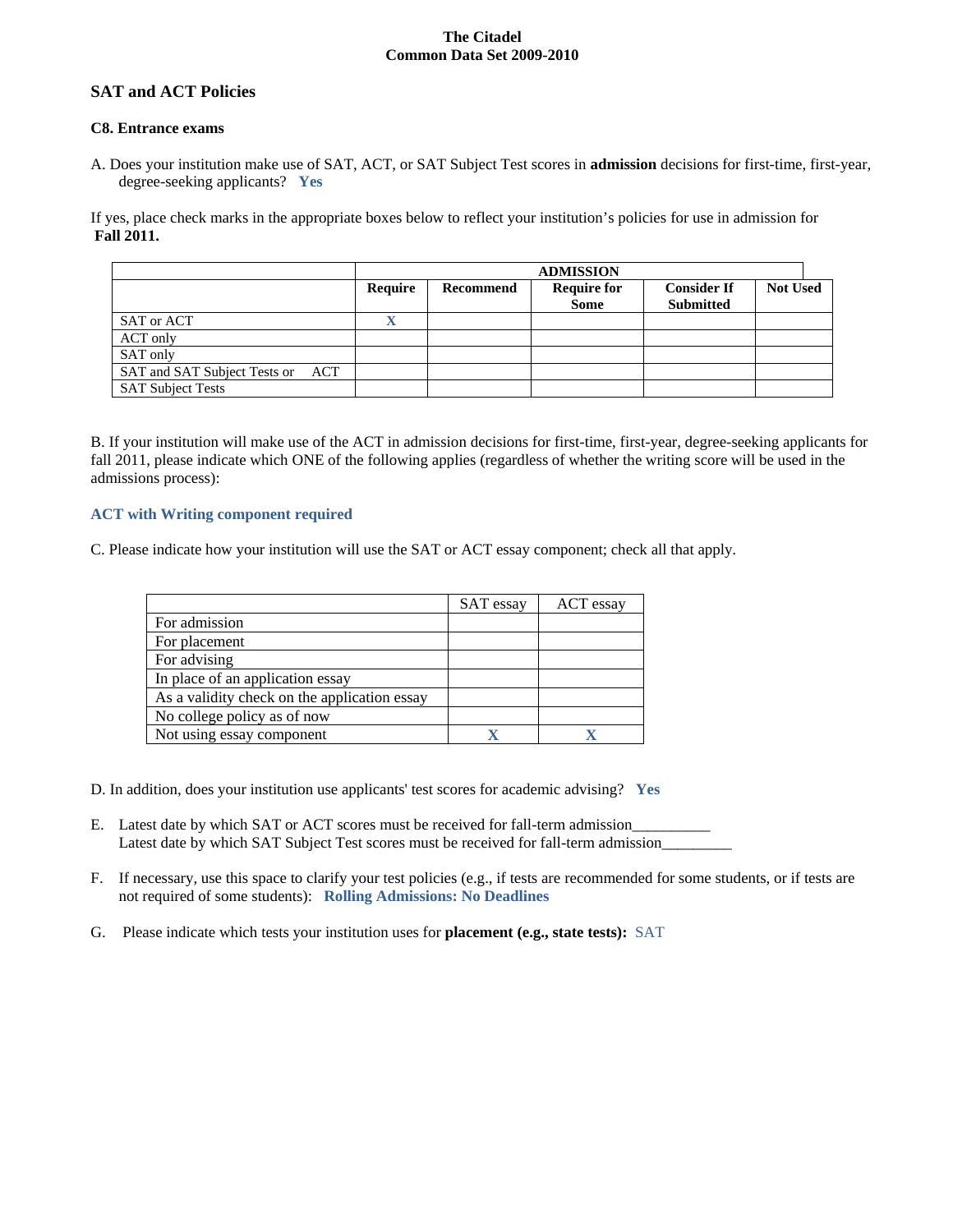## **Freshman Profile**

Provide percentages for **ALL enrolled, degree-seeking, full-time and part-time, first-time, first-year (freshman) students**  enrolled in fall 2009, including students who began studies during summer, international students/nonresident aliens, and students admitted under special arrangements.

**C9. Percent and number of first-time, first-year (freshman) students enrolled in fall 2009 who submitted national standardized (SAT/ACT) test scores.** Include information for **ALL enrolled, degree-seeking, first-time, first-year (freshman) students who submitted test scores**.

The 25th percentile is the score that 25 percent scored at or below; the 75th percentile score is the one that 25 percent scored at or above.

| Percent submitting SAT scores: | 72%    | Number submitting SAT scores: | 426 |
|--------------------------------|--------|-------------------------------|-----|
| Percent submitting ACT scores: | $27\%$ | Number submitting ACT scores: | 161 |

|                             | 25th Percentile | <b>75th Percentile</b> |
|-----------------------------|-----------------|------------------------|
| <b>SAT Critical Reading</b> | 480             | 580                    |
| <b>SAT Math</b>             | 510             | 600                    |
| <b>ACT</b> Composite        | 19              | 23                     |

Percent of first-time, first-year (freshman) students with scores in each range:

|         | <b>SAT Critical Reading</b> | <b>SAT Math</b> |
|---------|-----------------------------|-----------------|
| 700-800 | 3%                          | 3%              |
| 600-699 | 18%                         | 26%             |
| 500-599 | 49%                         | 52%             |
| 400-499 | 29%                         | 19%             |
| 300-399 | $1\%$                       | 0%              |
| 200-299 | 0%                          | 0%              |
|         | 100%                        | 100%            |

|           | <b>ACT</b><br>Composite |
|-----------|-------------------------|
| 30-36     | 2%                      |
| 24-29     | 22%                     |
| 18-23     | 76%                     |
| $12 - 17$ | 0%                      |
| $6 - 11$  | 0%                      |
| Below 6   | 0%                      |
|           | 100%                    |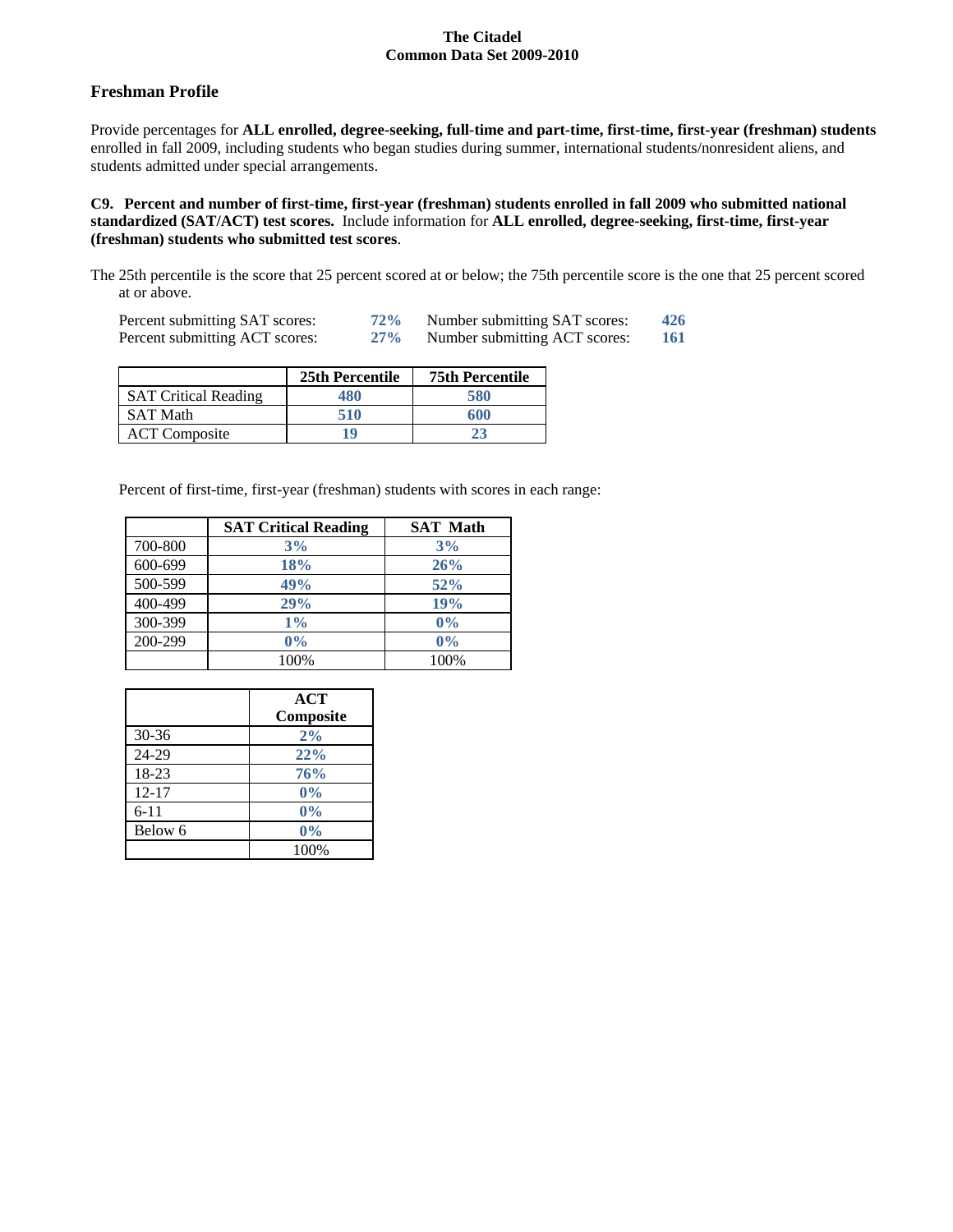## **C10. Percent of all degree-seeking, first-time, first-year (freshman) students who had high school class rank within each of the following ranges (report information for those students from whom you collected high school rank information).**

Percent in top tenth of high school graduating class **12%** Percent in top quarter of high school graduating class **33%** Percent in top half of high school graduating class **70%**<br>Percent in bottom half of high school graduating class **30%** Percent in bottom half of high school graduating class Percent in bottom quarter of high school graduating class **7%** Percent of total first-time, first-year (freshman) students who submitted high school class rank: **77%**  $\{$  Top half + bottom half = 100%.

#### **C11. Percentage of all enrolled, degree-seeking, first-time, first-year (freshman) students who had high school gradepoint averages within each of the following ranges (using 4.0 scale). Report information only for those students from whom you collected high school GPA.**

| Percent who had GPA of 3.75 and higher    | 23%   |
|-------------------------------------------|-------|
| Percent who had GPA between 3.50 and 3.74 | 16%   |
| Percent who had GPA between 3.25 and 3.49 | 17%   |
| Percent who had GPA between 3.00 and 3.24 | 17%   |
| Percent who had GPA between 2.50 and 2.99 | 22%   |
| Percent who had GPA between 2.0 and 2.49  | 5%    |
| Percent who had GPA between 1.0 and 1.99  | $0\%$ |
| Percent who had GPA below 1.0             | $0\%$ |
|                                           |       |

#### **C12. Average high school GPA of all degree-seeking, first-time, first-year (freshman) students who submitted GPA: 3.37**

Percent of total first-time, first-year (freshman) students who submitted high school GPA: **100%**

## **Admission Policies**

#### **C13. Application fee**

| Does your institution have an application fee?       | Yes  |
|------------------------------------------------------|------|
| Amount of application fee:                           | \$40 |
| Can it be waived for applicants with financial need? | No.  |

#### **If you have an application fee and an on-line application option, please indicate policy for students who apply on-line: Same fee**

#### **Can on-line application fee be waived for applicants with financial need? No**

#### **C14. Application closing date**

Does your institution have an application closing date? **No**

## **C15. Are first-time, first-year students accepted for terms other than the fall? No**

#### **C16. Notification to applicants of admission decision sent** *(fill in one only)*

On a rolling basis beginning (date): **July 15**

## **C17. Reply policy for admitted applicants** *(fill in one only)*

Must reply by (date): **May 1**

#### **C18. Deferred admission:** Does your institution allow students to postpone enrollment after admission? **No**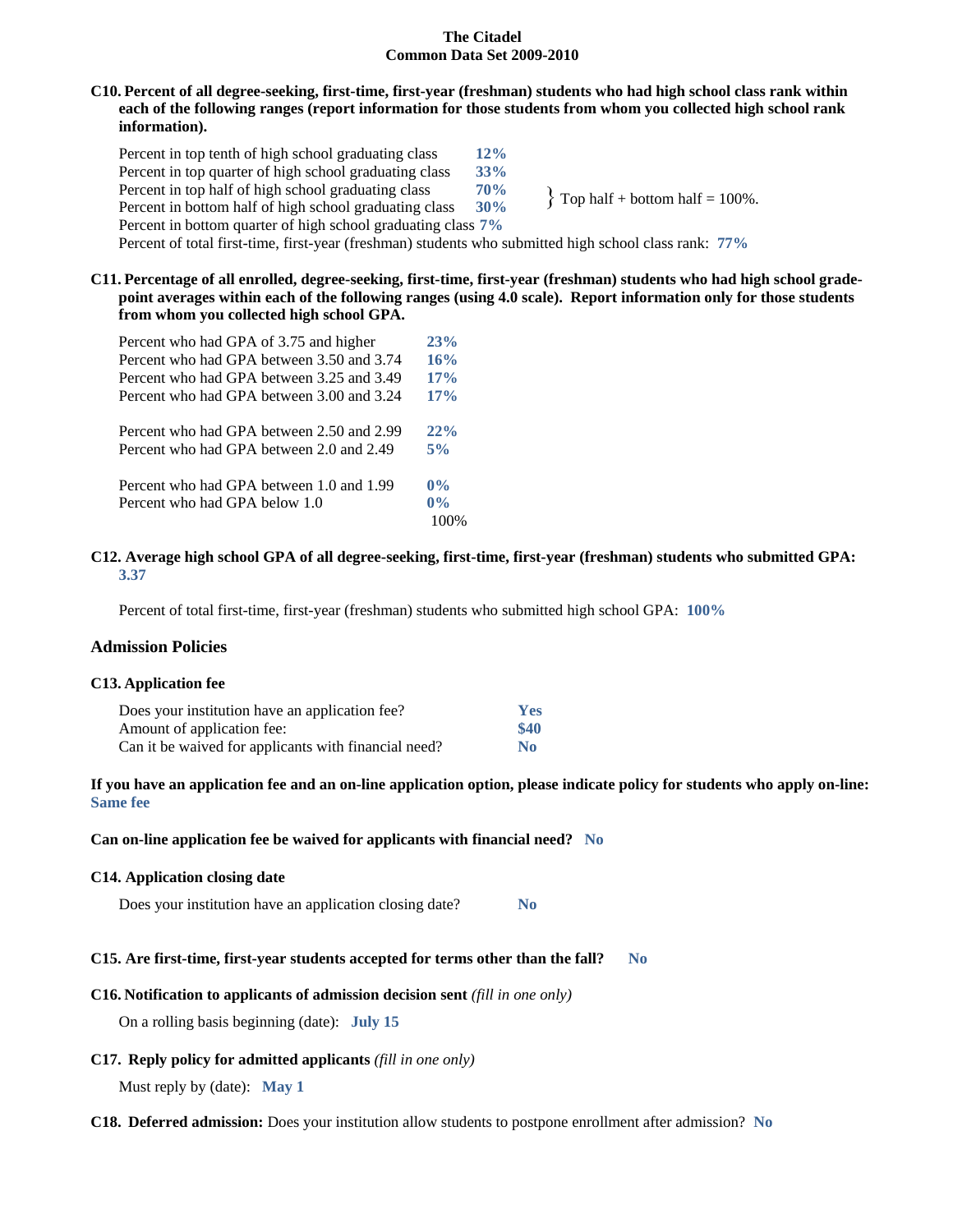**C19. Early admission of high school students:** Does your institution allow high school students to enroll as full-time, firsttime, first-year (freshman) students one year or more before high school graduation? **No**

#### **Early Decision and Early Action Plans**

**C21. Early decision:** Does your institution offer an early decision plan (an admission plan that permits students to apply and be notified of an admission decision well in advance of the regular notification date and that asks students to commit to attending if accepted) for first-time, first-year (freshman) applicants for fall enrollment? **Yes**

If "yes," please complete the following:

First or only early decision plan closing date **October 26** First or only early decision plan notification date **Rolling – as Received**

**C22. Early action:** Do you have a nonbinding early action plan whereby students are notified of an admission decision well in advance of the regular notification date but do not have to commit to attending your college? **No**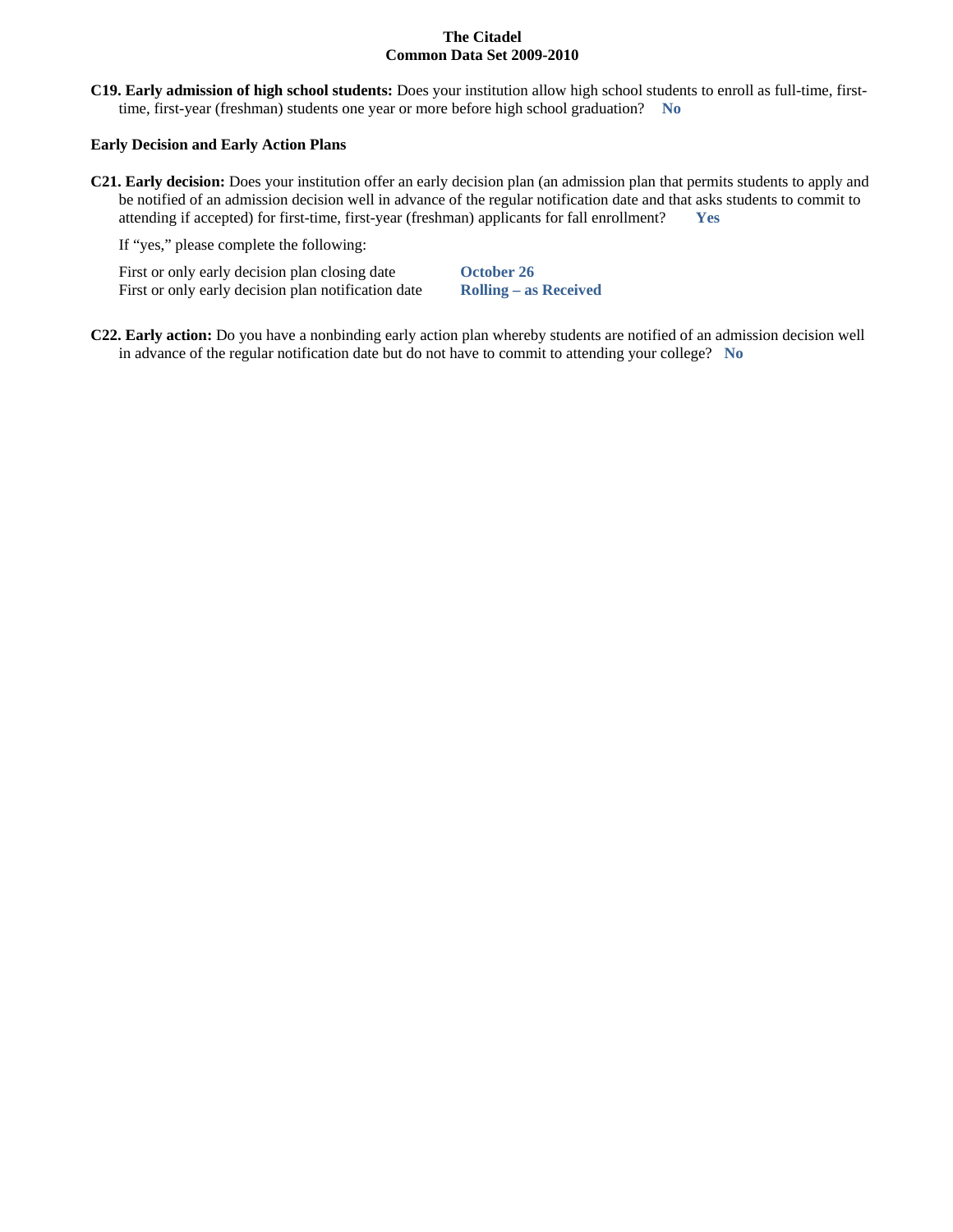## **D. TRANSFER ADMISSION**

# **Fall Applicants**

- **D1.** Does your institution enroll transfer students? **Yes** If yes, may transfer students earn advanced standing credit by transferring credits earned from course work completed at other colleges/universities? **Yes**
- **D2.** Provide the number of students who applied, were admitted, and enrolled as degree-seeking transfer students in fall 2009.

|       | <b>Applicants</b> | <b>Admitted Applicants</b> | <b>Enrolled Applicants</b> |
|-------|-------------------|----------------------------|----------------------------|
| Men   | 188               | 108                        |                            |
| Women |                   |                            |                            |
| rotal |                   |                            |                            |

#### **Application for Admission**

- **D3.** Indicate terms for which transfers may enroll: **Fall**
- **D4.** Must a transfer applicant have a minimum number of credits completed or else must apply as an entering freshman? **Yes**

If yes, what is the minimum number of credits and the unit of measure? **24 semester hours**

**D5.** Indicate all items required of transfer students to apply for admission:

|                                                         | <b>Required</b><br>of All | Recommended<br>of All | Recommended<br>of Some | <b>Required of</b><br><b>Some</b> | Not required |
|---------------------------------------------------------|---------------------------|-----------------------|------------------------|-----------------------------------|--------------|
| High school transcript                                  | $\Lambda$                 |                       |                        |                                   |              |
| College transcript $(s)$                                |                           |                       |                        |                                   |              |
| Essay or personal statement                             |                           |                       |                        |                                   |              |
| Interview                                               |                           |                       |                        |                                   |              |
| Standardized test scores                                | v                         |                       |                        |                                   |              |
| Statement of good standing<br>from prior institution(s) |                           |                       |                        |                                   |              |

- **D6.** If a minimum high school grade point average is required of transfer applicants, specify (on a 4.0 scale): **2.0**
- **D7**. If a minimum college grade point average is required of transfer applicants, specify (on a 4.0 scale): **2.0**
- **D8**. List any other application requirements specific to transfer applicants:
- **D9.** List application priority, closing, notification, and candidate reply dates for transfer students. If applications are reviewed on a continuous or rolling basis, place a check mark in the "Rolling admission" column.

 $\_$  , and the set of the set of the set of the set of the set of the set of the set of the set of the set of the set of the set of the set of the set of the set of the set of the set of the set of the set of the set of th  $\_$  , and the set of the set of the set of the set of the set of the set of the set of the set of the set of the set of the set of the set of the set of the set of the set of the set of the set of the set of the set of th

|        | <b>Priority Date</b> | <b>Closing Date</b> | <b>Notification Date</b> | <b>Reply Date</b> | <b>Rolling</b><br><b>Admission</b> |
|--------|----------------------|---------------------|--------------------------|-------------------|------------------------------------|
| Fall   |                      |                     |                          |                   |                                    |
| Winter |                      |                     |                          |                   |                                    |
| Spring |                      |                     |                          |                   |                                    |
| Summer |                      |                     |                          |                   |                                    |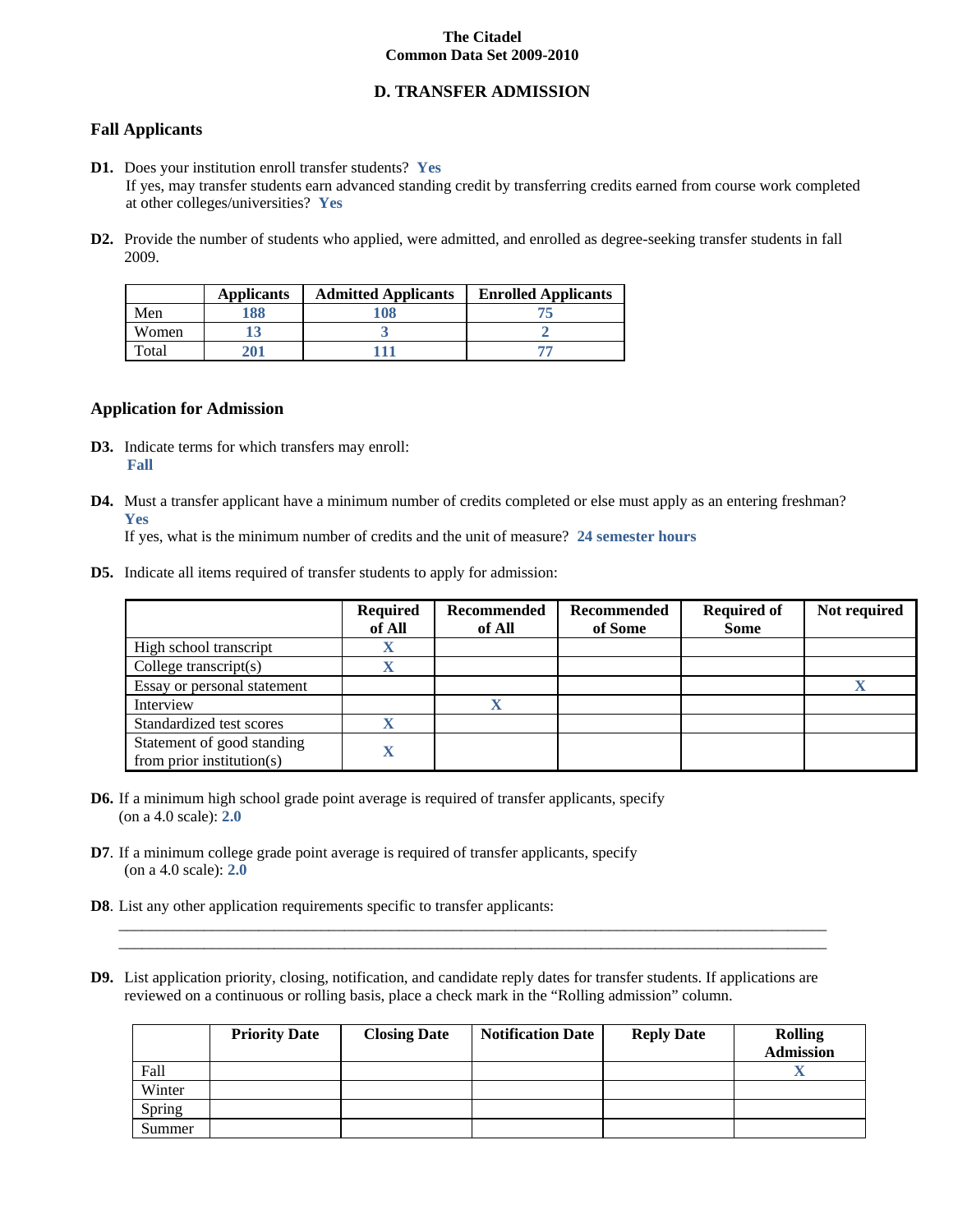**D10.** Does an open admission policy, if reported, apply to transfer students? **No**

**D11**. Describe additional requirements for transfer admission, if applicable:

## **Transfer Credit Policies**

- **D12.** Report the lowest grade earned for any course that may be transferred for credit: **C**
- **D13.** Maximum number of credits or courses that may be transferred from a two-year institution: Number \_\_\_\_\_\_ Unit type \_\_\_\_\_\_\_\_\_\_\_\_
- **D14**. Maximum number of credits or courses that may be transferred from a four-year institution: Number \_\_\_\_\_\_ Unit type \_\_\_\_\_\_\_\_\_\_\_\_

**D15.** Minimum number of credits that transfers must complete at your institution to earn an associate degree: **N/A**

**D16.** Minimum number of credits that transfers must complete at your institution to earn a bachelor's degree: **(see D17)**

**D17.** Describe other transfer credit policies:

**1. A transfer student must have completed a minimum of two semesters as a full-time student (minimum 12 hours each semester) maintaining a GPR of 2.0 (on a 4.0 scale).**

**2. Students are required to earn at The Citadel a minimum of one-half the semester hours prescribed for their major course of study.**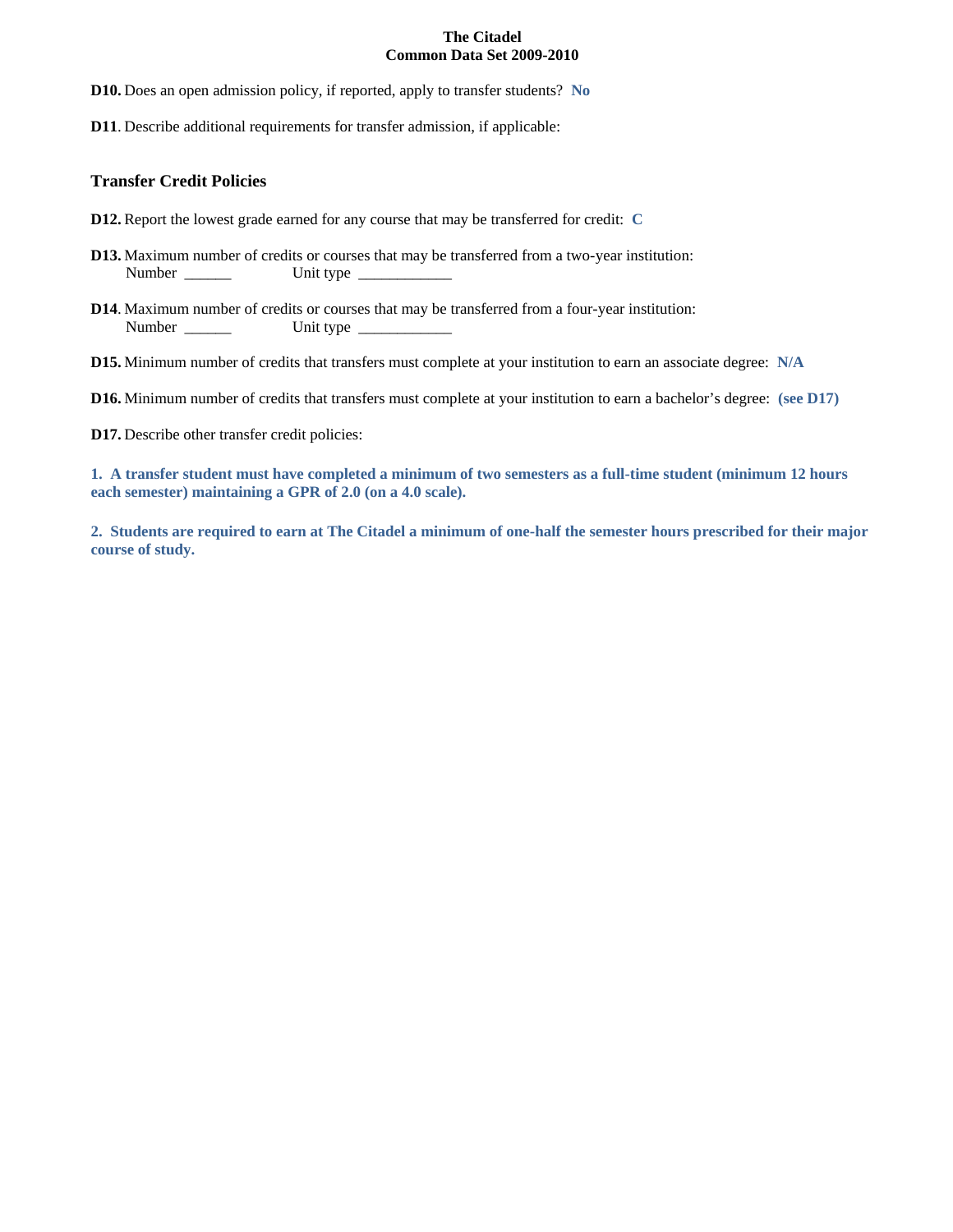# **E. ACADEMIC OFFERINGS AND POLICIES**

**E1. Special study options:** Identify those programs available at your institution.

| Cooperative education program             | <b>Independent study</b>             |
|-------------------------------------------|--------------------------------------|
| <b>Distance learning</b>                  | <b>Internships</b>                   |
| Double major                              | <b>Study abroad</b>                  |
| <b>English as a Second Language (ESL)</b> | <b>Teacher certification program</b> |
| <b>Honors</b> program                     |                                      |

## **E2. Has been removed from the CDS.**

**E3. Areas in which all or most students are required to complete some course work prior to graduation:**

| <b>Computer literacy</b>               | <b>Mathematics</b>                       |
|----------------------------------------|------------------------------------------|
| <b>English (including composition)</b> | <b>Sciences (biological or physical)</b> |
| <b>Foreign languages</b>               | <b>Social science</b>                    |
| <b>History</b>                         |                                          |
| <b>Other: ROTC</b>                     |                                          |

**Library Collections: The CDS publishers will collect library data again when a new Academic Libraries Survey is in place.**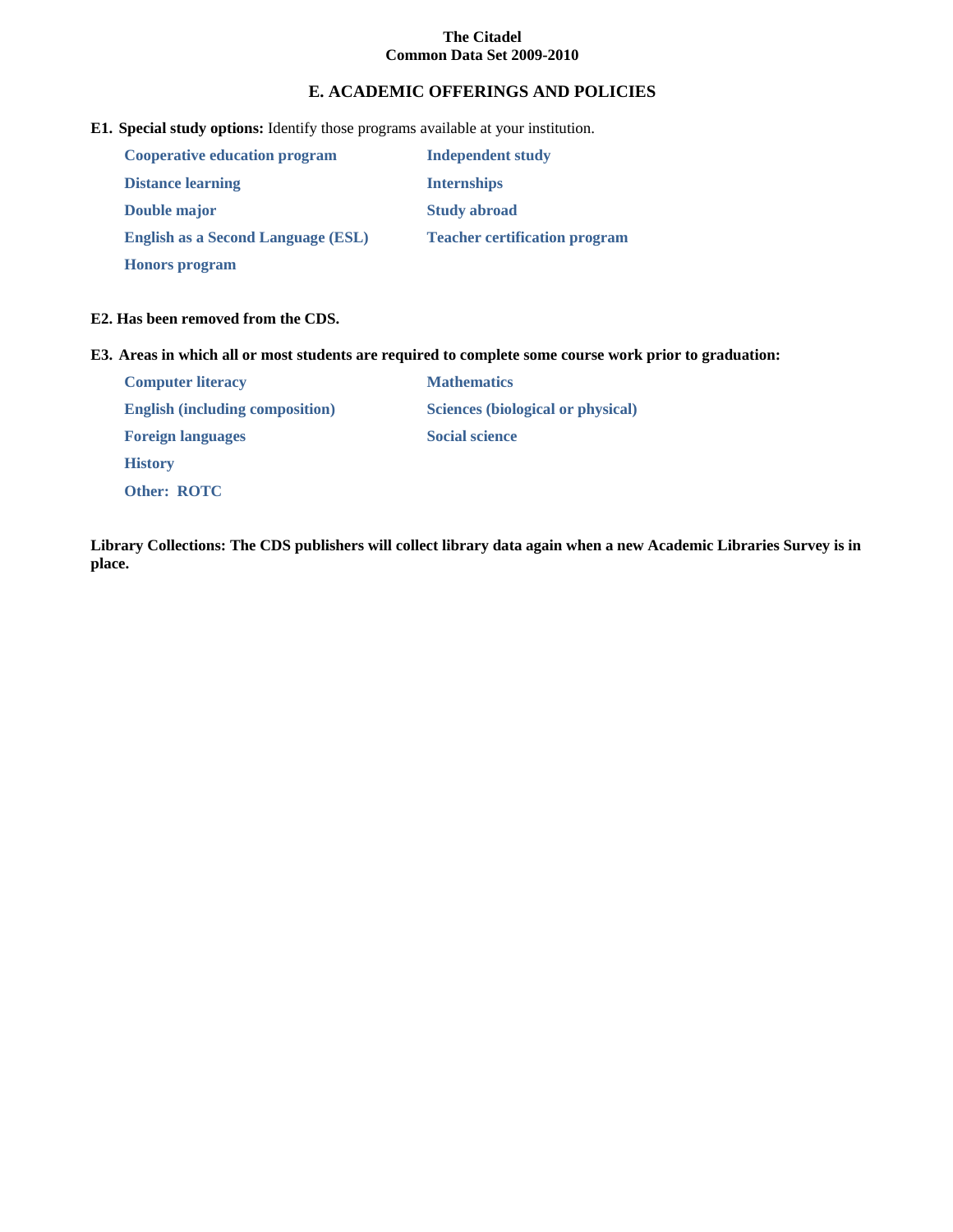## **F. STUDENT LIFE**

#### **F1. Percentages of first-time, first-year (freshman) degree-seeking students and degree-seeking undergraduates enrolled in Fall 2009 who fit the following categories:**

|                                                                      | First-time, first-year | Undergraduates |
|----------------------------------------------------------------------|------------------------|----------------|
|                                                                      | (freshman) students    |                |
| Percent who are from out of state (exclude international/nonresident |                        |                |
| aliens from the numerator and denominator)                           | 54%                    | $51\%$         |
| Percent of men who join fraternities                                 | $0\%$                  | $0\%$          |
| Percent of women who join sororities                                 | $0\%$                  | $0\%$          |
| Percent who live in college-owned, -operated, or -affiliated housing | $100\%$                | $100\%$        |
| Percent who live off campus or commute                               | $0\%$                  | $0\%$          |
| Percent of students age 25 and older                                 | $0\%$                  | 5%             |
| Average age of full-time students                                    | 18                     | <b>20</b>      |
| Average age of all students (full- and part-time)                    | 18                     | 20             |

**F2. Activities offered** Identify those programs available at your institution.

| <b>Campus Ministries</b> | Literary magazine    | <b>Student government</b> |
|--------------------------|----------------------|---------------------------|
| <b>Choral groups</b>     | <b>Marching band</b> | <b>Student newspaper</b>  |
| <b>Concert band</b>      | Pep band             | <b>Yearbook</b>           |
| <b>Jazz</b> band         |                      |                           |

**F3. ROTC** (program offered in cooperation with Reserve Officers' Training Corps)

Army ROTC is offered: **On campus**

Naval ROTC is offered: **On campus**

Air Force ROTC is offered: **On campus**

**F4. Housing:** Check all types of college-owned, -operated, or -affiliated housing available for undergraduates at your institution.

**Coed**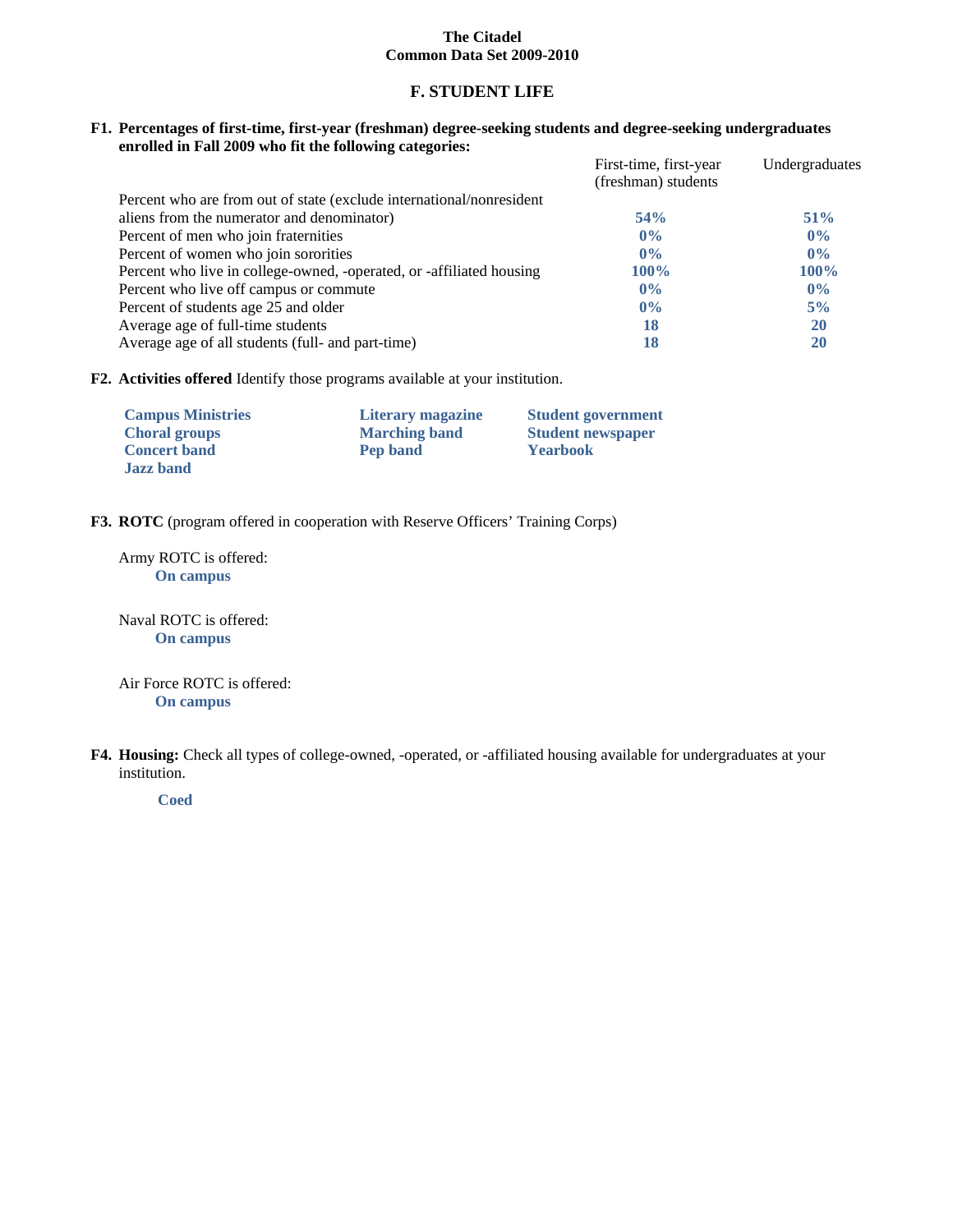# **G. ANNUAL EXPENSES**

## *This data is not yet available.*

#### **Provide 2010-2011 academic year costs of attendance for the following categories that are applicable to your institution.**

 $\Box$  Check here if your institution's 2010-2011 academic year costs of attendance are not available at this time and provide an approximate date (i.e., month/day) when your institution's final 2010-2011 academic year costs of attendance will be available: \_\_\_\_\_\_\_\_\_\_\_\_\_\_\_

## **G1. Undergraduate full-time tuition, required fees, room and board**

Other:

List the typical tuition, required fees, and room and board for a full-time undergraduate student for the FULL 2010-2011 academic year (30 semester hours or 45 quarter hours for institutions that derive annual tuition by multiplying credit hour cost by number of credits). A full academic year refers to the period of time generally extending from September to June; usually equated to two semesters, two trimesters, three quarters, or the period covered by a four-one-four plan. Room and board is defined as double occupancy and 19 meals per week or the maximum meal plan. **Required fees** include only charges that all full-time students must pay that are *not* included in tuition (e.g., registration, health, or activity fees.) Do *not* include optional fees (e.g., parking, laboratory use).

|                             | <b>FIRST-YEAR</b> | <b>UNDERGRADUATES</b> |
|-----------------------------|-------------------|-----------------------|
| PRIVATE INSTITUTION         |                   |                       |
| Tuition:                    |                   |                       |
| PUBLIC INSTITUTION          |                   |                       |
| Tuition:                    |                   |                       |
| In-district:                |                   |                       |
| In-state (out-of-district): |                   |                       |
|                             |                   |                       |
| Out-of-state:               |                   |                       |
| <b>NONRESIDENT ALIEN:</b>   |                   |                       |
| Tuition:                    |                   |                       |
| <b>REQUIRED FEES:</b>       |                   |                       |
| <b>ROOM AND BOARD:</b>      |                   |                       |
| (on-campus)                 |                   |                       |
| <b>ROOM ONLY:</b>           |                   |                       |
| (on-campus)                 |                   |                       |
| <b>BOARD ONLY:</b>          |                   |                       |
| (on-campus meal plan)       |                   |                       |

Comprehensive tuition and room and board fee (if your college cannot provide separate tuition and room and board fees): \_\_\_\_\_\_\_\_\_\_\_\_\_\_\_\_\_\_\_\_\_\_\_

| G2. Number of credits per term a student can take for the stated full-time tuition     | minimum     | maximum   |
|----------------------------------------------------------------------------------------|-------------|-----------|
| G3. Do tuition and fees vary by year of study (e.g., sophomore, junior, senior)?       | $ $ $ $ Yes | $\Box$ No |
| G4. If tuition and fees vary by undergraduate instructional program, describe briefly: |             |           |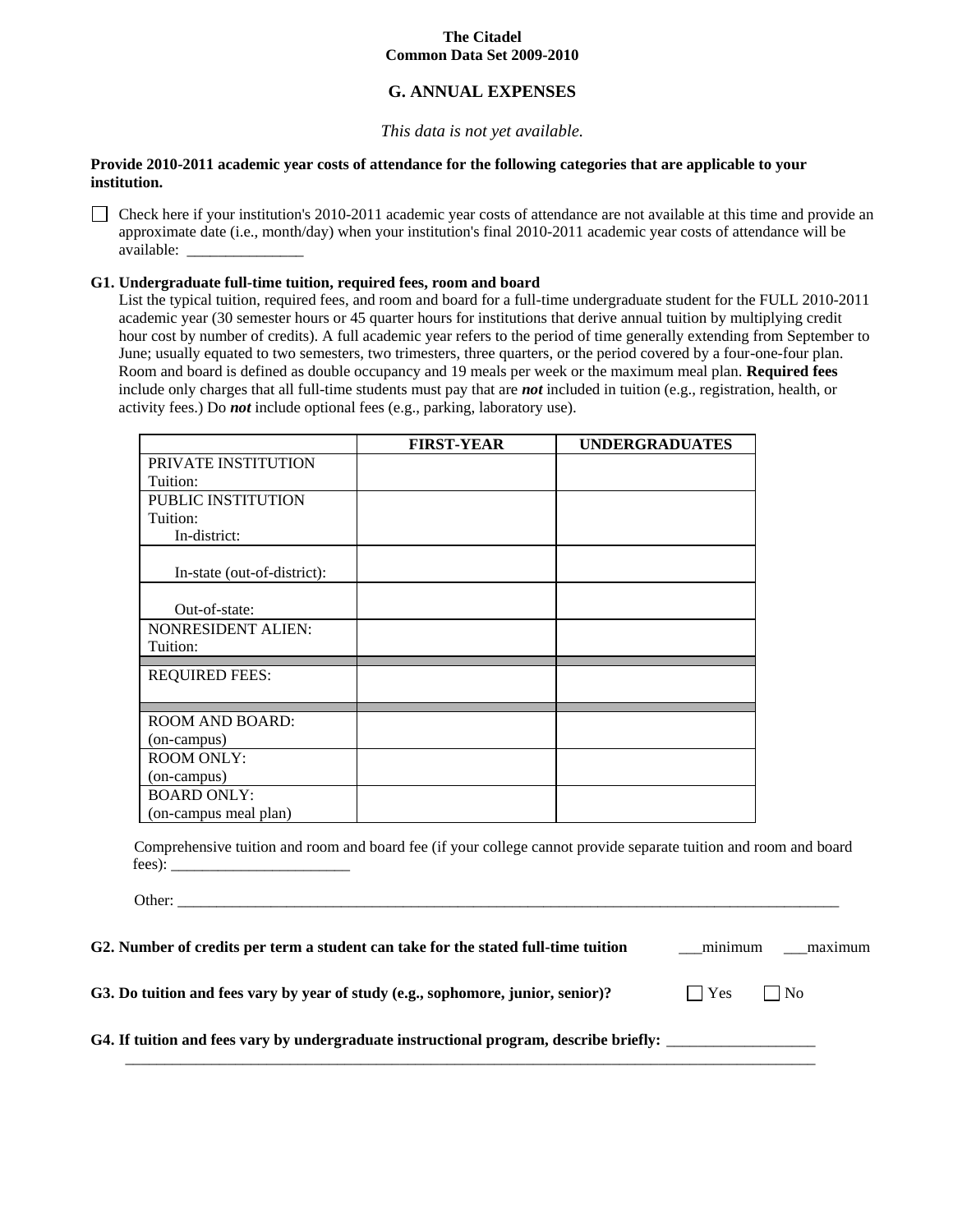# **G5. Provide the estimated expenses for a typical full-time undergraduate student:**

|                                                                                                                                     | <b>Residents</b> | <b>Commuters</b><br>(living at home) | <b>Commuters</b><br>(not living at home) |
|-------------------------------------------------------------------------------------------------------------------------------------|------------------|--------------------------------------|------------------------------------------|
| Books and supplies:                                                                                                                 |                  |                                      |                                          |
|                                                                                                                                     |                  |                                      |                                          |
| Room only:                                                                                                                          |                  |                                      |                                          |
| Board only:                                                                                                                         |                  |                                      |                                          |
| Room and board total (if<br>your college cannot provide<br>separate room and board<br>figures for commuters not<br>living at home): |                  |                                      |                                          |
| Transportation:                                                                                                                     |                  |                                      |                                          |
| Other expenses:                                                                                                                     |                  |                                      |                                          |

# **G6. Undergraduate per-credit-hour charges (tuition only):**

| <b>PRIVATE INSTITUTIONS:</b>        |  |
|-------------------------------------|--|
| PUBLIC INSTITUTIONS<br>In-district: |  |
| In-state (out-of-district):         |  |
| Out-of-state:                       |  |
| <b>NONRESIDENT ALIENS:</b>          |  |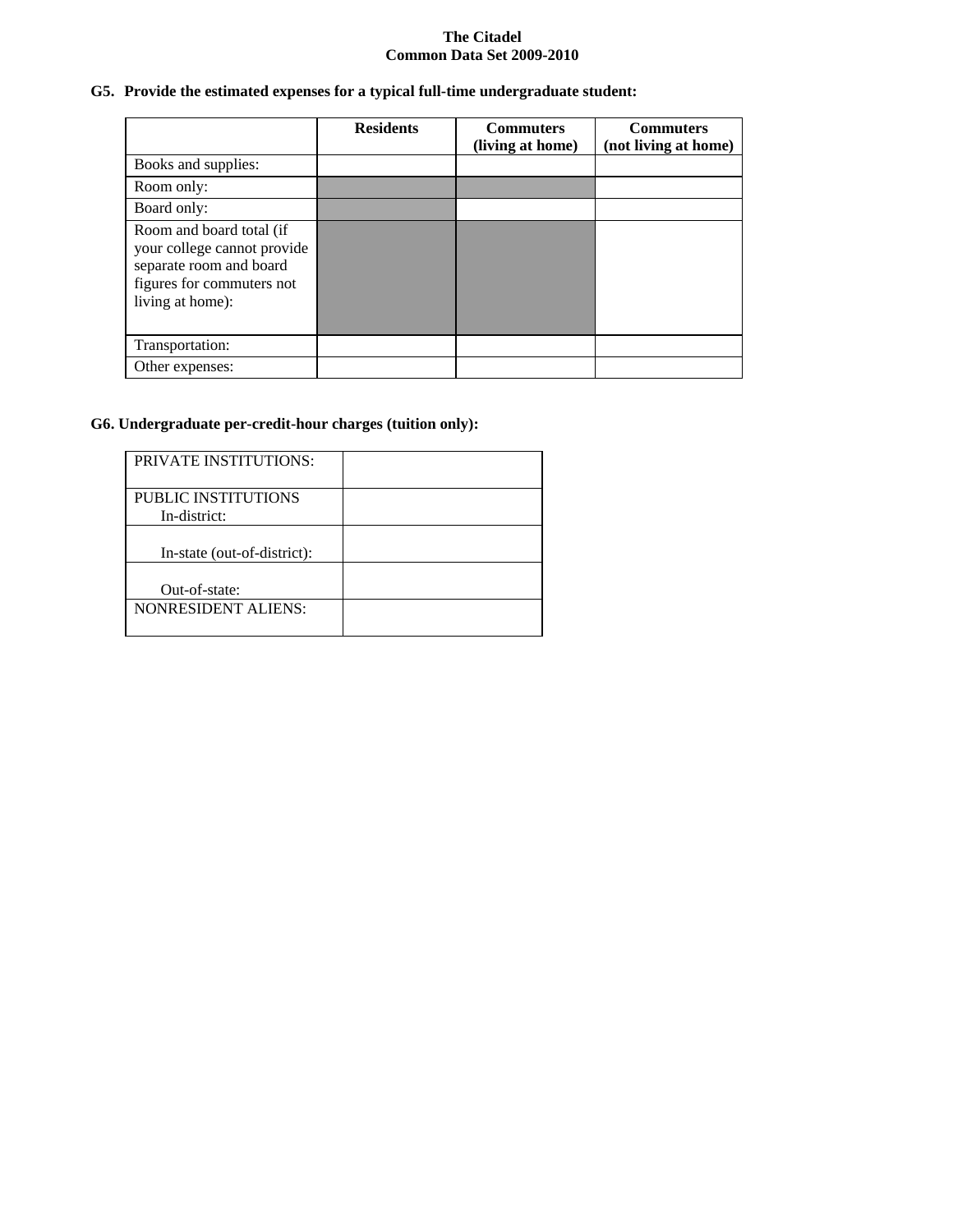# **H. FINANCIAL AID**

#### **Aid Awarded to Enrolled Undergraduates**

**H1.** Enter total dollar amounts **awarded** to enrolled full-time and less than full-time degree-seeking undergraduates **(using the same cohort reported in CDS Question B1, "total degree-seeking" undergraduates)** in the following categories. (Note: If the data being reported are final figures for the 2008-2009 academic year (see the next item below), use the 2008-2009 academic year's CDS Question B1 cohort.) Include aid awarded to international students (i.e., those not qualifying for federal aid). **Aid that is non-need-based but that was used to meet need should be reported in the need-based aid column. (For a suggested order of precedence in assigning categories of aid to cover need, see the entry for "non-need-based scholarship or grant aid" on the last page of the definitions section.)**

Indicate the academic year for which data are reported for **items H1**, **H2**, **H2A**, and **H6** below: **2009-2010 estimated**

Which needs-analysis methodology does your institution use in awarding institutional aid? **(Formerly H3) Federal methodology (FM)**

|                                                                                                                                                                                         | Need-based                                        | Non-need-based                                    |
|-----------------------------------------------------------------------------------------------------------------------------------------------------------------------------------------|---------------------------------------------------|---------------------------------------------------|
|                                                                                                                                                                                         | (Include non-need-based<br>aid use to meet need.) | (Exclude non-need-based<br>aid use to meet need.) |
|                                                                                                                                                                                         | \$                                                | \$                                                |
| <b>Scholarships/Grants</b>                                                                                                                                                              |                                                   |                                                   |
| Federal                                                                                                                                                                                 | 2,021,436                                         |                                                   |
| State (i.e., all states, not only the state in<br>which your institution is located)                                                                                                    | 1,341,800                                         | 1,061,557                                         |
| Institutional: Endowed scholarships,<br>annual gifts and tuition funded grants,<br>awarded by the college, excluding athletic<br>aid and tuition waivers (which are<br>reported below). | 2,431,027                                         | 2,077,420                                         |
| Scholarships/grants from external sources<br>(e.g., Kiwanis, National Merit) not<br>awarded by the college                                                                              | 5,455,804                                         | 4,649,965                                         |
| <b>Total Scholarships/Grants</b>                                                                                                                                                        | 11,250,067                                        | 7,788,942                                         |
| Self-Help                                                                                                                                                                               |                                                   |                                                   |
| Student loans from all sources (excluding<br>parent loans)                                                                                                                              | 5,943,822                                         | 1,487,828                                         |
| Federal Work-Study                                                                                                                                                                      | 40,000                                            |                                                   |
| State and other (e.g., institutional) work-<br>study/employment (Note: Excludes<br>Federal Work-Study captured above.)                                                                  |                                                   |                                                   |
| <b>Total Self-Help</b>                                                                                                                                                                  | 5,983,822                                         | 1,487,828                                         |
| <b>Parent Loans</b>                                                                                                                                                                     | 5,709,682                                         | 1,859,047                                         |
| <b>Tuition Waivers</b><br>Note: Reporting is optional. Report tuition<br>waivers in this row if you choose to report<br>them. Do not report tuition waivers<br>elsewhere.               | 39,307                                            | 26,205                                            |
| <b>Athletic Awards</b>                                                                                                                                                                  | 1,840,251                                         | 2,307,275                                         |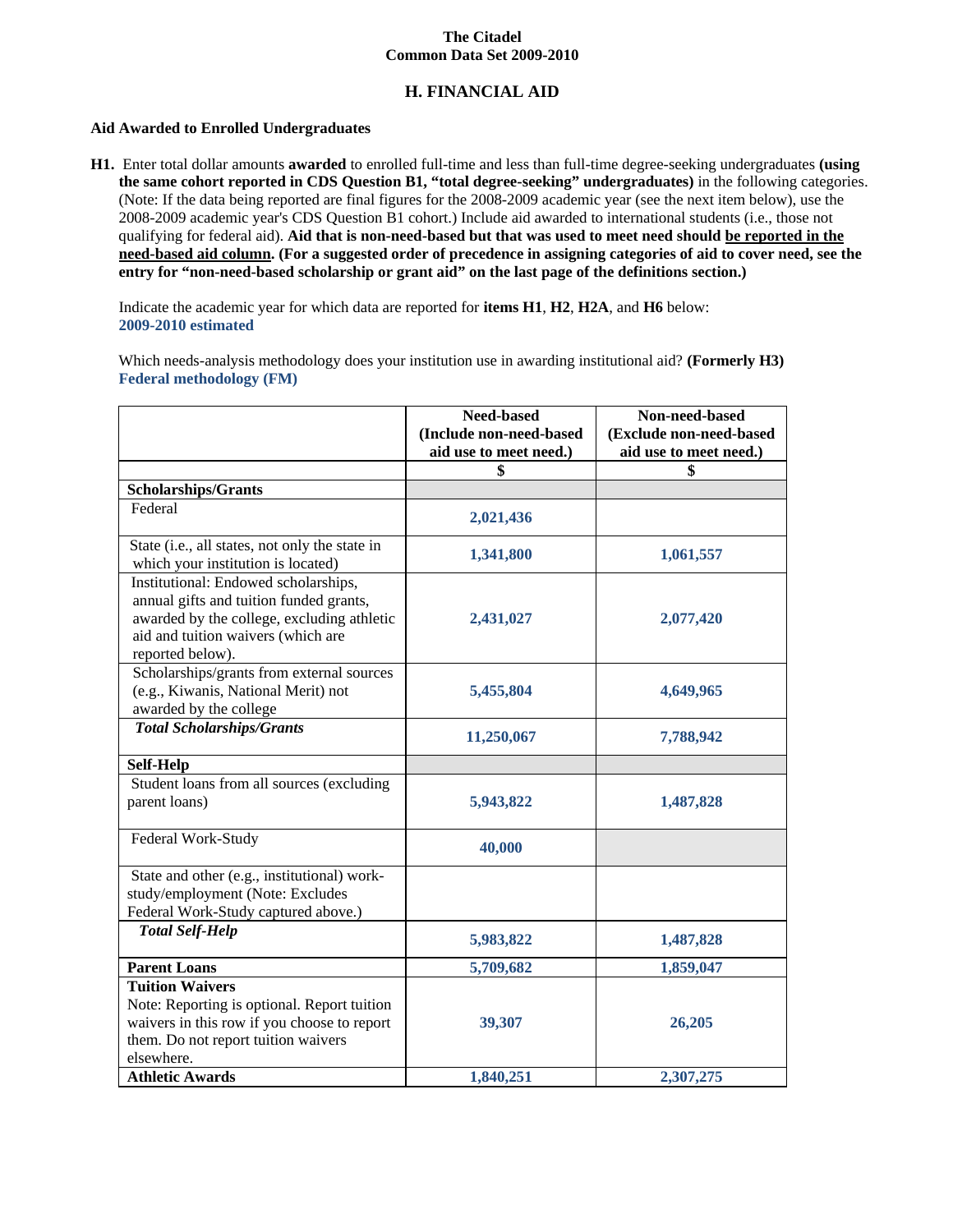**H2. Number of Enrolled Students Awarded Aid:** List the number of degree-seeking full-time and less-than-full-time undergraduates who applied for and were awarded financial aid from any source. **Aid that is non-need-based but that**  was used to meet need should be counted as need-based aid. Numbers should reflect the cohort awarded the dollars reported in H1. Note: In the chart below, students may be counted in more than one row, and full-time freshmen should also be counted as full-time undergraduates.

|                  |                                                                                                                                                                                                                                                                                        | <b>First-time</b><br><b>Full-time</b><br>Freshmen | <b>Full-time</b><br>Undergrad<br>(Incl. Fresh) | <b>Less Than</b><br><b>Full-time</b><br>Undergrad |
|------------------|----------------------------------------------------------------------------------------------------------------------------------------------------------------------------------------------------------------------------------------------------------------------------------------|---------------------------------------------------|------------------------------------------------|---------------------------------------------------|
| a)               | Number of degree-seeking undergraduate students (CDS Item B1 if<br>reporting on Fall 2009 cohort)                                                                                                                                                                                      | 591                                               | 2,235                                          | 75                                                |
| b)               | Number of students in line a who applied for need-based financial aid                                                                                                                                                                                                                  | 497                                               | 1,581                                          | 43                                                |
| $\mathbf{c}$     | Number of students in line <b>b</b> who were determined to have financial need                                                                                                                                                                                                         | 371                                               | 1,189                                          | 36                                                |
| d)               | Number of students in line c who were awarded any financial aid                                                                                                                                                                                                                        | 359                                               | 1,158                                          | 30                                                |
| e)               | Number of students in line d who were awarded any need-based<br>scholarship or grant aid                                                                                                                                                                                               | 293                                               | 927                                            | 14                                                |
| f)               | Number of students in line d who were awarded any need-based self-help<br>aid                                                                                                                                                                                                          | 250                                               | 782                                            | 12                                                |
| g)               | Number of students in line d who were awarded any non-need-based<br>scholarship or grant aid                                                                                                                                                                                           | 160                                               | 599                                            | 4                                                 |
| h)               | Number of students in line d whose need was fully met (exclude PLUS<br>loans, unsubsidized loans, and private alternative loans)                                                                                                                                                       | 132                                               | 410                                            | $\mathbf{0}$                                      |
| i)               | On average, the percentage of need that was met of students who were<br>awarded any need-based aid. Exclude any aid that was awarded in excess<br>of need as well as any resources that were awarded to replace EFC<br>(PLUS loans, unsubsidized loans, and private alternative loans) | 69%                                               | 71%                                            | 32%                                               |
| j)               | The average financial aid package of those in line <b>d.</b> Exclude any<br>resources that were awarded to replace EFC (PLUS loans, unsubsidized<br>loans, and private alternative loans)                                                                                              | \$14,900                                          | \$14,910                                       | \$5,349                                           |
| $\bf k$          | Average need-based scholarship or grant award of those in line e                                                                                                                                                                                                                       | \$12,229                                          | \$10,908                                       | \$3,302                                           |
| $\left( \right)$ | Average need-based self-help award (excluding PLUS loans,<br>unsubsidized loans, and private alternative loans) of those in line f                                                                                                                                                     | \$3,537                                           | \$4,362                                        | \$5,062                                           |
| m)               | Average need-based loan (excluding PLUS loans, unsubsidized loans,<br>and private alternative loans) of those in line f who were awarded a need-<br>based loan                                                                                                                         | \$3,537                                           | \$4,361                                        | \$5,062                                           |

**H2A. Number of Enrolled Students Awarded Non-need-based Scholarships and Grants:** List the number of degreeseeking full-time and less-than-full-time undergraduates who had no financial need and who were awarded institutional non-need-based scholarship or grant aid. Numbers should reflect the cohort awarded the dollars reported in H1. Note: In the chart below, students may be counted in more than one row, and full-time freshmen should also be counted as full-time undergraduates.

|          |                                                                                                                                                                                                                      | <b>First-time</b><br><b>Full-time</b> | <b>Full-time</b><br>Undergrad | <b>Less Than</b><br><b>Full-time</b> |
|----------|----------------------------------------------------------------------------------------------------------------------------------------------------------------------------------------------------------------------|---------------------------------------|-------------------------------|--------------------------------------|
|          |                                                                                                                                                                                                                      | Freshmen                              | (Incl. Fresh)                 | Undergrad                            |
| n)       | Number of students in line <b>a</b> who had no financial need and who were<br>awarded institutional non-need-based scholarship or grant aid (exclude<br>those who were awarded athletic awards and tuition benefits) | 38                                    | 216                           |                                      |
| $\Omega$ | Average dollar amount of institutional non-need-based scholarship and<br>grant aid awarded to students in line <b>n</b>                                                                                              | \$11,857                              | \$9,626                       | \$8,975                              |
| p)       | Number of students in line a who were awarded an institutional non-<br>need-based athletic scholarship or grant                                                                                                      | 21                                    | 115                           |                                      |
| q)       | Average dollar amount of institutional non-need-based athletic<br>scholarships and grants awarded to students in line <b>p</b>                                                                                       | \$23,858                              | \$20,063                      | \$9,956                              |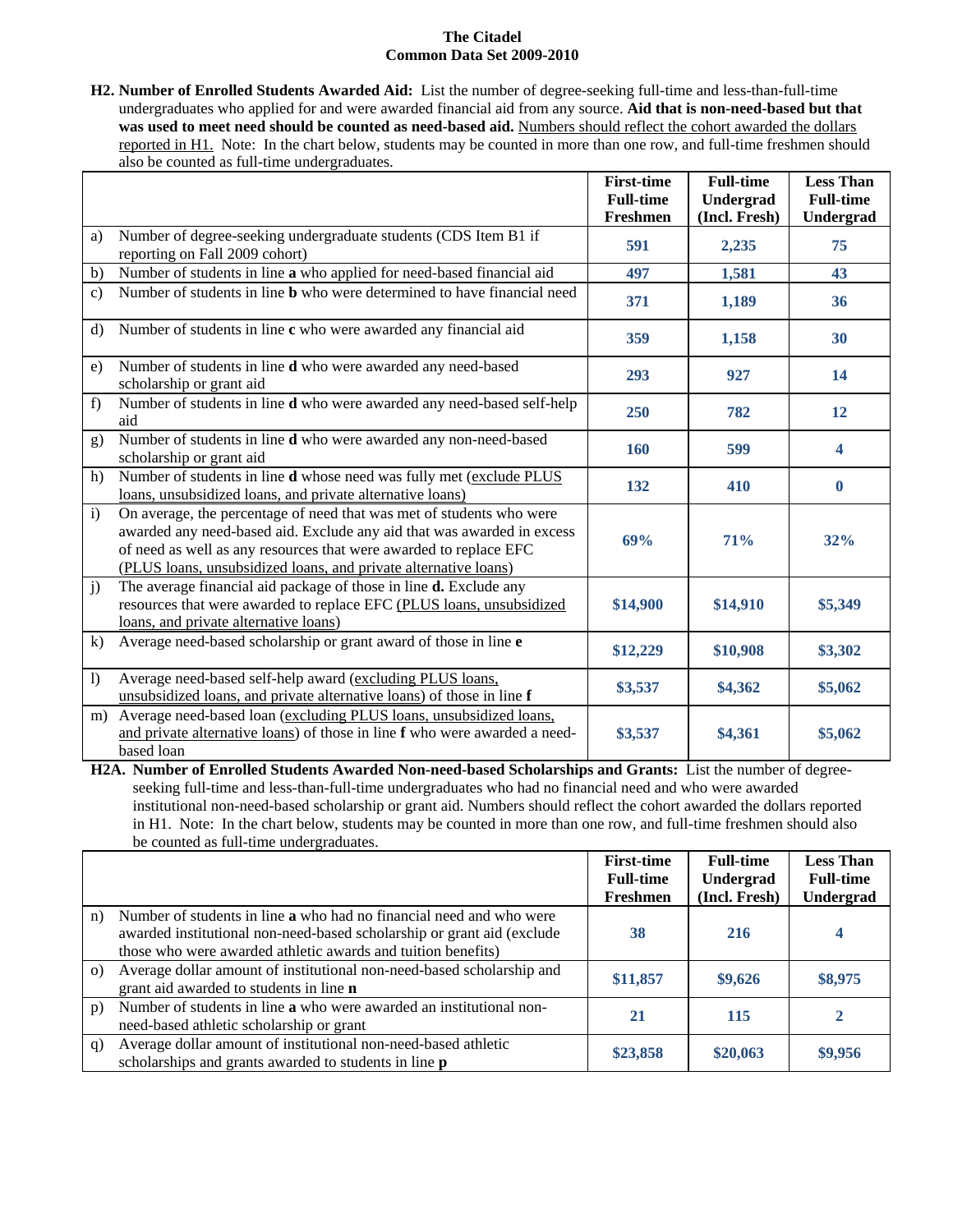**Note:** These are the graduates and loan types to include and exclude in order to fill out CDS H4, H4a, H5 and H5a.

Include:

- 2009 undergraduate class who graduated between July 1, 2008 and June 30, 2009 who started at your institution as firsttime students and received a bachelor's degree between July 1, 2008 and June 30, 2009.
- \* only loans made to students who borrowed while enrolled at your institution.
- \* co-signed loans.

Exclude:

- \* those who transferred in.
- \* money borrowed at other institutions.

H4. Provide the percentage of the class (defined above) who borrowed at any time through any loan programs (institutional, state, Federal Perkins, Federal Stafford Subsidized and Unsubsidized, private loans that were certified by your institution, etc.; exclude parent loans). Include both Federal Direct Student Loans and Federal Family Education Loans. **73%**

H4a. Provide the percentage of the class (defined above) who borrowed at any time through federal loan programs--Federal Perkins, Federal Stafford Subsidized and Unsubsidized. Include both Federal Direct Student Loans and Federal Family Education Loans. NOTE: exclude all institutional, state, private alternative loans and parent loans. **66%**

H5. Report the average per-undergraduate-borrower cumulative principal borrowed of those in line H4. **\$25,817**

H5a. Report the average per-undergraduate-borrower cumulative principal borrowed, of those in H4a, through federal loan programs--Federal Perkins, Federal Stafford Subsidized and Unsubsidized. Include both Federal Direct Student Loans and Federal Family Education Loans. These are listed in line H4a. NOTE: exclude all institutional, state, private alternative loans and exclude parent loans. **\$ 14,829**

**Aid to Undergraduate Degree-seeking Nonresident Aliens** (Note: Report numbers and dollar amounts for the same academic year checked in item H1.)

**H6.** Indicate your institution's policy regarding institutional scholarship and grant aid for undergraduate degree-seeking nonresident aliens:

**Institutional non-need-based scholarship or grant aid is available**

If institutional financial aid is available for undergraduate degree-seeking nonresident aliens, provide the number of undergraduate degree-seeking nonresident aliens who were awarded need-based or non-need-based aid: **14**

Average dollar amount of institutional financial aid awarded to undergraduate degree-seeking nonresident aliens: **\$ 18,089**

Total dollar amount of institutional financial aid awarded to undergraduate degree-seeking nonresident aliens: **\$ 252,832**

**H7.** Check off all financial aid forms nonresident alien first-year financial aid applicants must submit:

**International Student's Financial Aid Application International Student's Certification of Finances**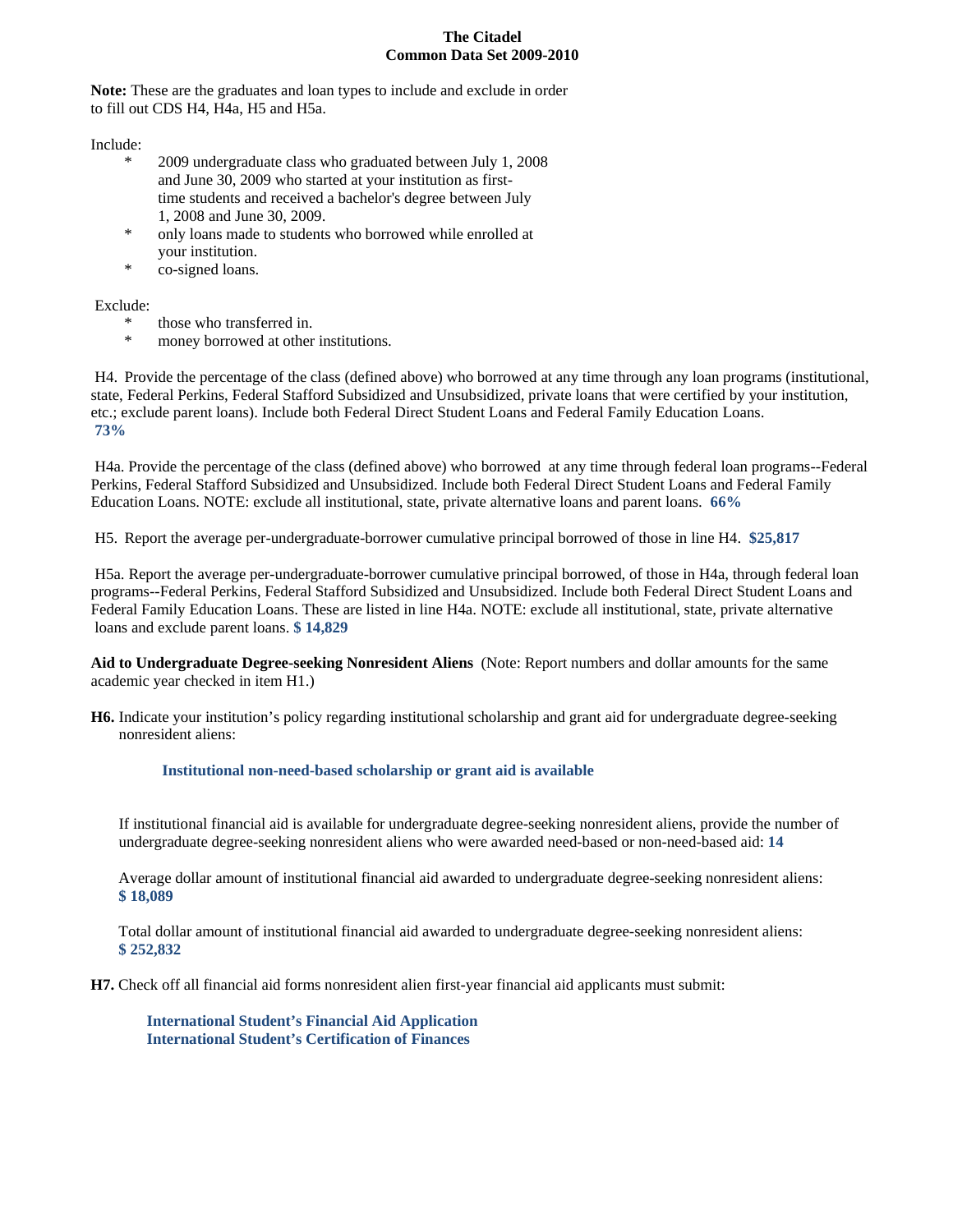#### **Process for First-Year/Freshman Students**

**H8.** Check off all financial aid forms domestic first-year (freshman) financial aid applicants must submit:

#### **FAFSA Institution's own financial aid form**

**H9.** Indicate filing dates for first-year (freshman) students:

Priority date for filing required financial aid forms: **March 1** Deadline for filing required financial aid forms: No deadline for filing required forms (applications processed on a rolling basis): **X**

**H10.** Indicate notification dates for first-year (freshman) students (answer a or b):

- a.) Students notified on or about (date): **April 1**
- b.) Students notified on a rolling basis: yes/no If yes, starting date: **April 1**

**H11.** Indicate reply dates:

**Students must reply within 2 weeks of notification.**

#### **Types of Aid Available**

Please check off all types of aid available to undergraduates at your institution:

**H12.** Loans

FEDERAL DIRECT STUDENT LOAN PROGRAM (DIRECT LOAN)  **Direct Subsidized Stafford Loans Direct Unsubsidized Stafford Loans Direct PLUS Loans**

FEDERAL FAMILY EDUCATION LOAN PROGRAM (FFEL)

**Federal Perkins Loans**

**H13.** Scholarships and Grants

NEED-BASED:  **Federal Pell SEOG State scholarships/grants College/university scholarship or grant aid from institutional funds**

**H14.** Check off criteria used in awarding institutional aid. Check all that apply.

| Non-need | <b>Need-based</b> |                    | Non-need | <b>Need-based</b> |                          |
|----------|-------------------|--------------------|----------|-------------------|--------------------------|
|          |                   | Academics          |          |                   | Leadership               |
|          |                   | Alumni affiliation |          |                   | Minority status          |
|          |                   | Art                |          |                   | Music/drama              |
|          |                   | Athletics          |          |                   | Religious affiliation    |
|          |                   | Job skills         |          |                   | State/district residency |
|          |                   | <b>ROTC</b>        |          |                   |                          |

**H15**. If your institution has recently implemented any major financial aid policy, program, or initiative to make your institution more affordable to incoming students such as replacing loans with grants, or waiving costs for families below a certain income level please provide details below: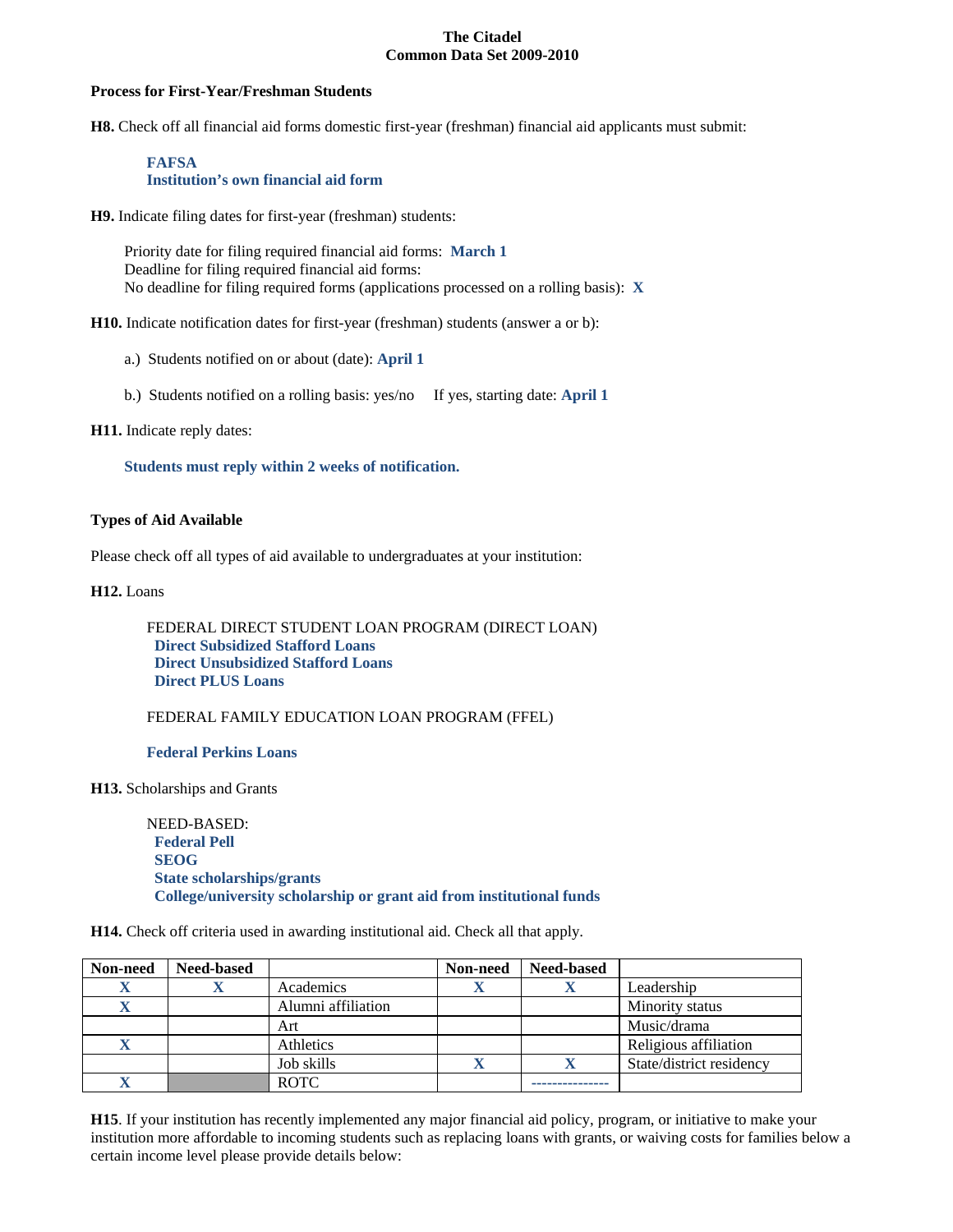## **I. INSTRUCTIONAL FACULTY AND CLASS SIZE**

#### **I-1. Please report the number of instructional faculty members in each category for fall 2009.**

|                                                                                                                                       | <b>Full-time</b> | Part-time | <b>Total</b> |
|---------------------------------------------------------------------------------------------------------------------------------------|------------------|-----------|--------------|
| Total number of instructional faculty<br>a.)                                                                                          | 172              | 66        | 238          |
| Total number who are members of<br>b.<br>minority groups                                                                              | <b>20</b>        | 5         | 25           |
| Total number who are women<br>c.                                                                                                      | 51               | 34        | 85           |
| Total number who are men<br>d.                                                                                                        | 121              | 32        | 153          |
| Total number who are nonresident aliens<br>$e$ .<br>(international)                                                                   |                  | 0         |              |
| Total number with doctorate, or other<br>$f$ .)<br>terminal degree                                                                    | 163              | 27        | <b>190</b>   |
| Total number whose highest degree is a<br>$g_{\cdot}$<br>master's but not a terminal master's                                         | 9                | 39        | 48           |
| h.) Total number whose highest degree is a<br>bachelor's                                                                              |                  |           |              |
| Total number whose highest degree is<br>i.)<br>unknown or other (Note: Items f, g, h, and<br><b>i</b> must sum up to item <b>a</b> .) |                  | 0         | 0            |
| j.) Total number in stand-alone<br>graduate/professional programs in which<br>faculty teach virtually only graduate-level<br>students |                  |           |              |

#### **I-2. Student to Faculty Ratio**

Report the fall 2009 ratio of full-time equivalent students (full-time plus 1/3 part time) to full-time equivalent instructional faculty (full time plus 1/3 part time). In the ratio calculations, exclude both faculty and students in stand-alone graduate or professional programs such as medicine, law, veterinary, dentistry, social work, business, or public health in which faculty teach virtually only graduate level students. Do not count undergraduate or graduate student teaching assistants as faculty.

Fall 2009 Student to Faculty ratio: **16** to 1 (based on **3,177** students and **204** faculty).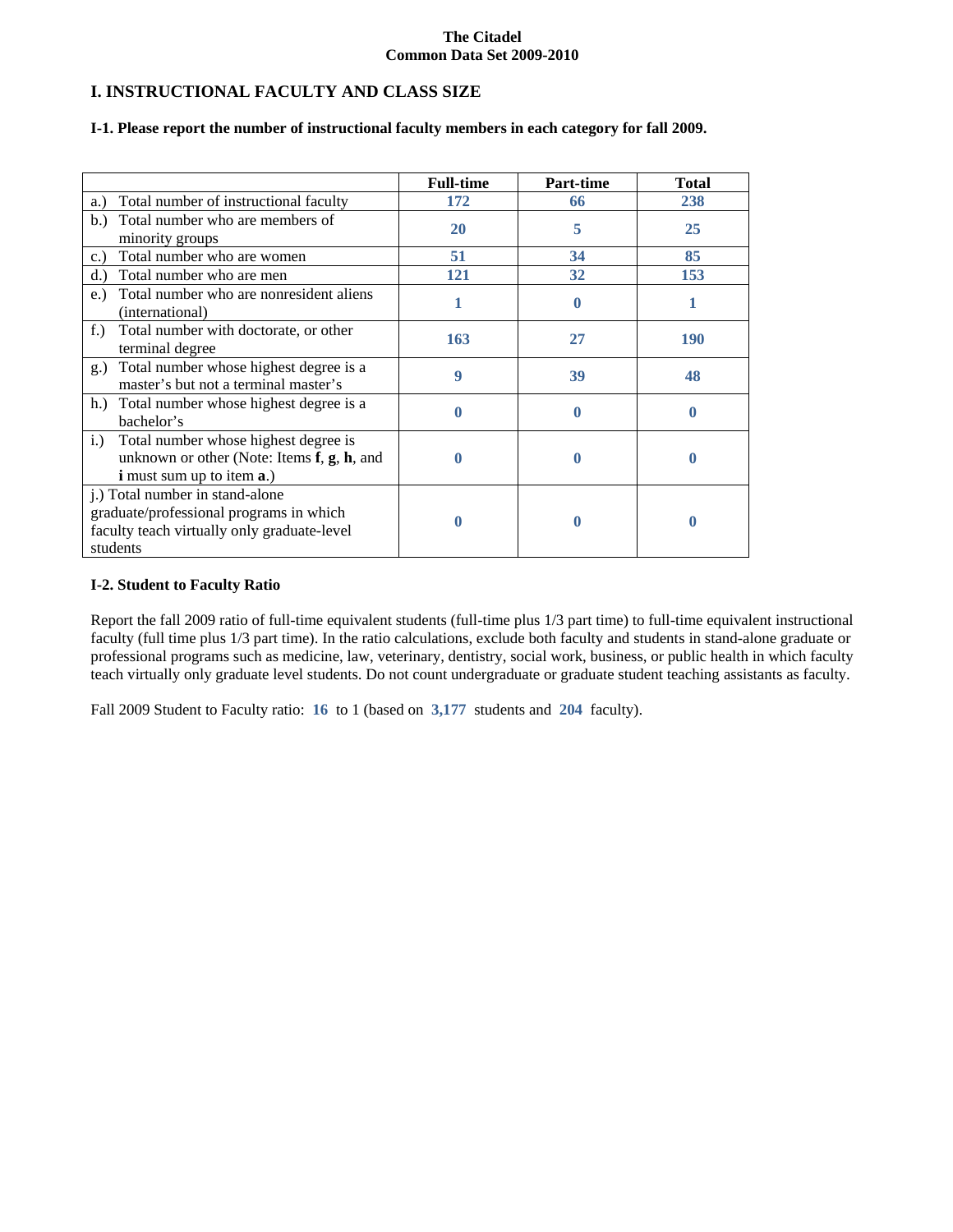#### **I-3. Undergraduate Class Size**

In the table below, please use the following definitions to report information about the size of classes and class sections offered in the fall 2009 term.

*Class Sections:* A class section is an organized course offered for credit, identified by discipline and number, meeting at a stated time or times in a classroom or similar setting, and not a subsection such as a laboratory or discussion session. Undergraduate class sections are defined as any sections in which at least one degree-seeking undergraduate student is enrolled for credit. Exclude distance learning classes and noncredit classes and individual instruction such as dissertation or thesis research, music instruction, or one-to-one readings. Exclude students in independent study, co-operative programs, internships, foreign language taped tutor sessions, practicums, and all students in one-on-one classes. Each class section should be counted only once and should not be duplicated because of course catalog cross-listings.

*Class Subsections:* A class subsection includes any subsection of a course, such as laboratory, recitation, and discussion subsections that are supplementary in nature and are scheduled to meet separately from the lecture portion of the course. Undergraduate subsections are defined as any subsections of courses in which degree-seeking undergraduate students enrolled for credit. As above, exclude noncredit classes and individual instruction such as dissertation or thesis research, music instruction, or one-to-one readings. Each class subsection should be counted only once and should not be duplicated because of cross-listings.

Using the above definitions, please report for each of the following class-size intervals the number of *class sections* and *class subsections* offered in fall 2009. For example, a lecture class with 800 students who met at another time in 40 separate labs with 20 students should be counted once in the "100+" column in the class section column and 40 times under the "20-29" column of the class subsections table.

#### **Number of Class Sections with Undergraduates Enrolled**

|                                      | 2-9 | $10-19$ | 20-29 | 30-39 | 40-49 | 50-99 | $100+$ | Total |
|--------------------------------------|-----|---------|-------|-------|-------|-------|--------|-------|
| <b>CLASS</b><br><b>SECTIONS</b>      | 66  | 184     | 195   | 104   | 31    | 20    |        | 600   |
|                                      |     |         |       |       |       |       |        |       |
|                                      | 2-9 | 10-19   | 20-29 | 30-39 | 40-49 | 50-99 | $100+$ | Total |
| <b>CLASS SUB-</b><br><b>SECTIONS</b> | 18  | 63      | 54    |       |       |       |        | 135   |

#### **Undergraduate Class Size (provide numbers)**